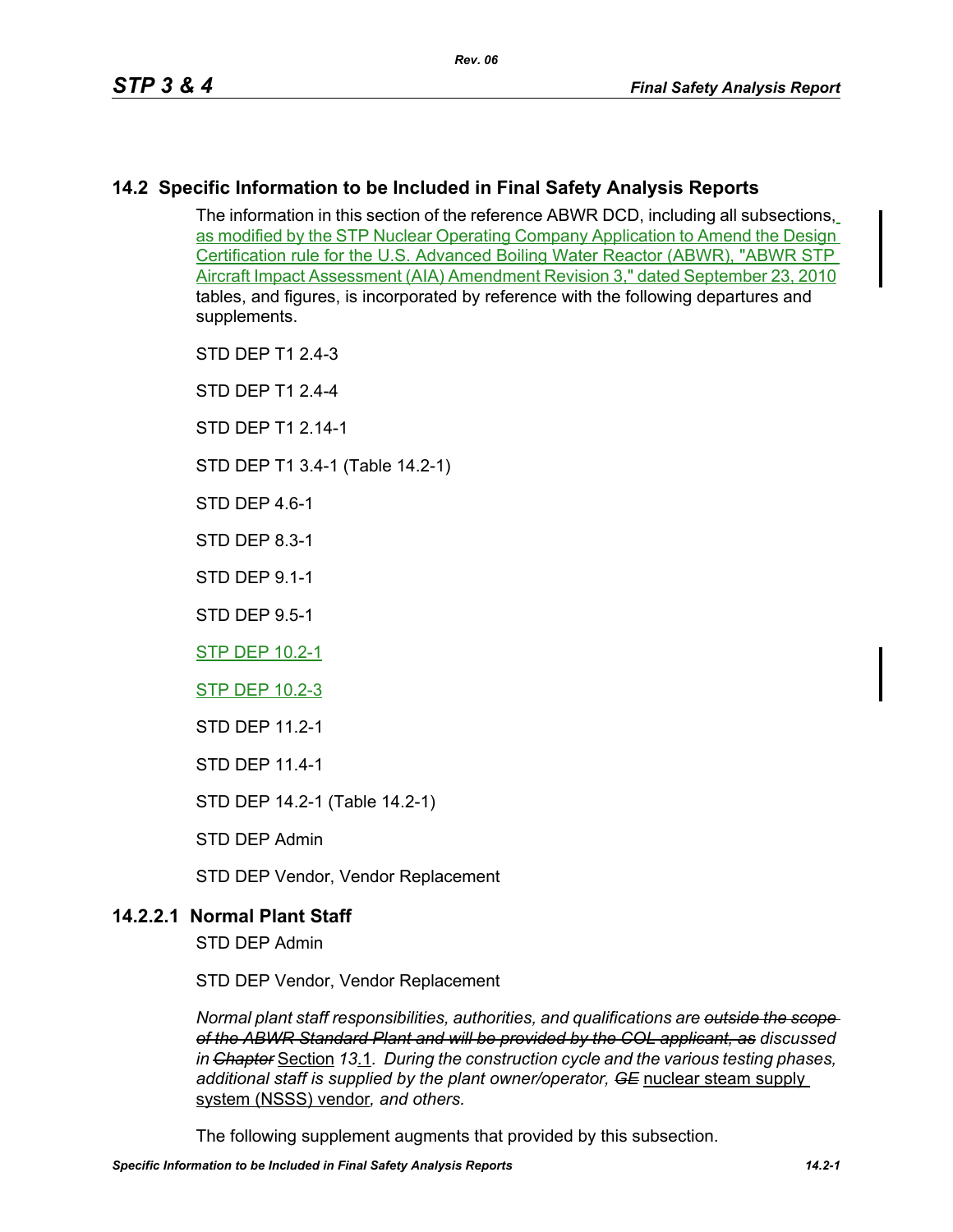The plant staff is involved in the initial plant test program in several capacities; including the review of preoperational and startup test procedures and results, performing as startup engineers and other direct participation in test activities. Plant staff will assume increasing responsibility for performing preventative and selected corrective maintenance activities on plant components when released from construction to the Startup Organization. Plant staff will be assigned to assist startup test engineers in performing tests and in operating permanent plant equipment which has been released from construction to the Startup Organization. Plant Operations directs the fuel loading and is responsible for the operation of the plant during initial startup testing. The duties and responsibilities of key plant staff are described in the STP Units 3 & 4 Startup Administrative Manual.

### **14.2.2.2 Startup Group**

STD DEP Vendor, Vendor Replacement

*It is likely that the startup group will also include an augmented staff of individuals from other concerned parties such as the NSSS vendor (GE), the architect-engineer, and the plant constructor. The normal plant staff will be included in as many aspects of the test programs as is practicable considering their normal duties in the operation and maintenance of the plant.*

### **14.2.2.3** *General Electric Company* **Nuclear Steam Supply System (NSSS) Vendor**

*The General Electric Company (GE)* NSSS vendor *is the supplier of the boiling water reactor (BWR) nuclear steam supply system (NSSS) and is responsible for generic and specific BWR designs. During the construction and testing phases of the plant cycle, GE* NSSS vendor *personnel are onsite to offer consultation and technical direction with regard to GE* NSSS vendor-*supplied systems and equipment. The GE* NSSS vendor *resident site manager is responsible for all GE* NSSS vendor-*supplied equipment disposition and, as the senior NSSS vendor representative onsite, is the official site spokesman for GE* the NSSS vendor*. He coordinates with the plant owner's normal and augmented plant staff for the performance of his duties, which include:*

- *(1) Reviewing and approving all test procedures, changes to test procedures, and test results for equipment and systems within the GE* NSSS vendor *scope of supply*
- *(2) Providing technical direction to the station staff*
- *(3) Managing the activities of the GE* NSSS vendor *site personnel in providing technical direction to shift personnel in the testing and operation of GE NSSS* vendor*-supplied systems*
- *(4) Liaison between the site and the GE San Jose* NSSS vendor *home office to provide rapid and effective solutions for problems which cannot be solved onsite*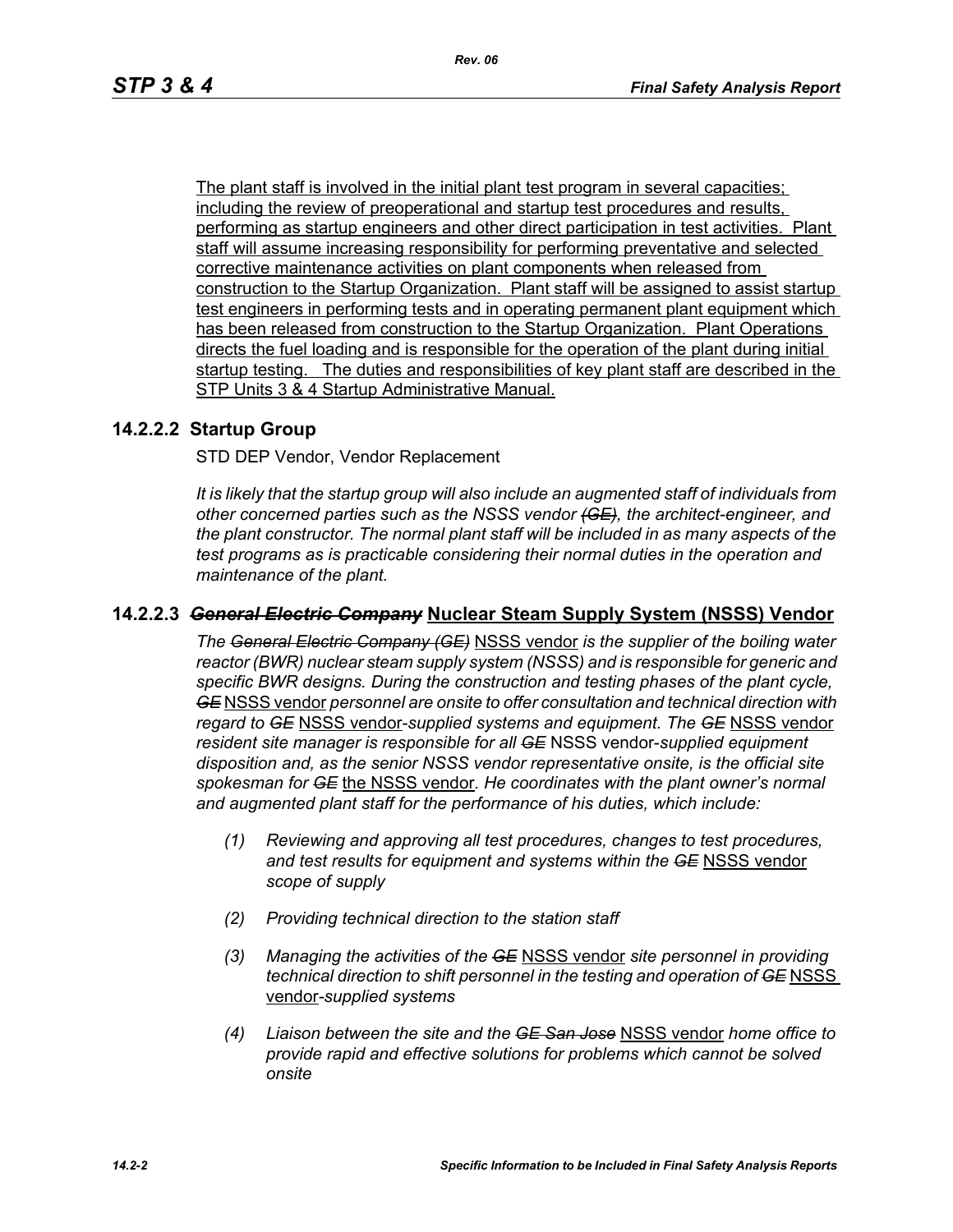*(5) Participating as a member of the Startup Coordinating Group (SCG) [Note: The official designation of this group may differ for the plant owner/operator referencing the ABWR Standard Plant design and SCG is used throughout this dicussion for illustrative purposes only.]*

### **14.2.2.5 Interrelationships and Interfaces**

*Effective coordination between the various site organizations involved in the test program is achieved through the SCG, which is composed of representatives of the plant owner/operator, GE* NSSS vendor*, and others. The duties of the SCG are to review and approve project testing schedules and to effect timely changes to construction or testing in order to facilitate execution of the preoperational and initial startup test programs.*

### **14.2.3 Test Procedures**

*Specifically, GE* the NSSS vendor *will provide the COL applicant with scoping documents (i.e., preoperational and startup test specifications) containing testing objectives and acceptance criteria applicable to its scope of design responsibility.*

### **14.2.5 Review, Evaluation, and Approval of Test Results**

*Individual test results are evaluated and reviewed by cognizant members of the startup group. Test exceptions or acceptance criteria violations are communicated to the affected and responsible organizations who will help resolve the issues by suggesting corrective actions, design modifications, and retests. GE* The NSSS vendor *and others outside the plant staff organization, as appropriate, will have the opportunity to review the results for conformance to predictions and expectations.*

#### **14.2.7 Conformance of Test Program with Regulatory Guides**

STD DEP 9.5-1

*The NRC Regulatory Guides listed below were used in the development of the initial test program and the applicable tests comply with these guides except as noted. The applicable revisions of the regulatory guides listed below can be found in Table 1.8-20.*

*(10) Regulatory Guide 1.108—"Periodic Testing of Diesel Generators Used as Onsite Electric Power Systems at Nuclear Power Plants."* Regulatory Guide 1.9—"Selection, Design, Qualification, and Testing of Emergency Diesel Generator Units Used As Class 1E Onsite Electric Power Systems at Nuclear Power Plants."

### **14.2.8 Utilization of Reactor Operating and Testing Experience in the Development of Test Program**

STD DEP Vendor, Vendor Replacement

*Since every reactor/plant in a GE BWR product line is an evolutionary development of the previous plant in the product line (and each product line is an evolutionary development from the previous product line), it is evident that the ABWR plants have*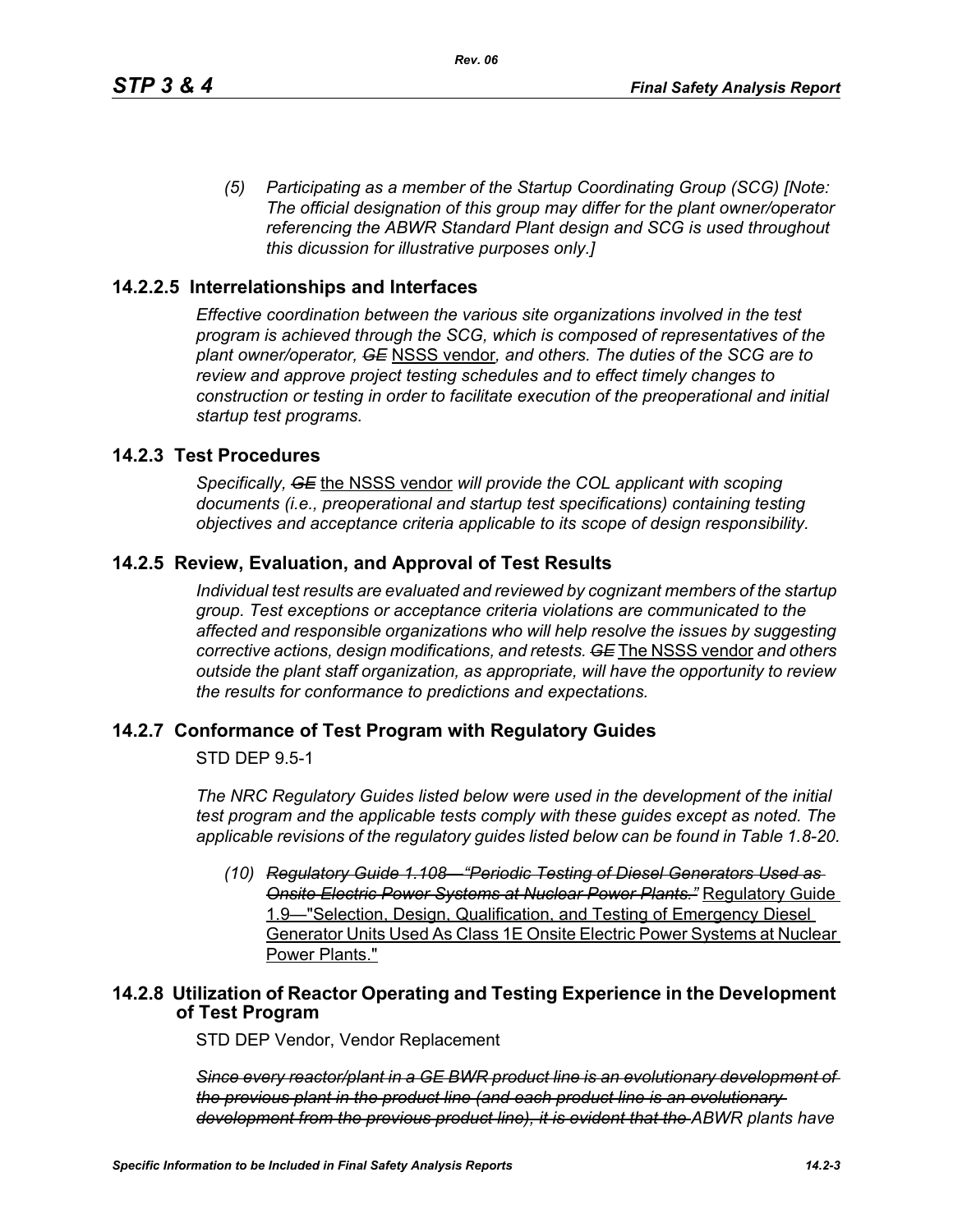*the benefits of experience acquired with the successful and safe startup of more than 30 previous BWR/1–6* and ABWR *plants. The operational experience and knowledge gained from these plants and other reactor types has been factored into the design and test specifications of GE* NSSS vendor*-supplied systems and equipment that will be demonstrated during the preoperational and startup test programs.*

### **14.2.11 Test Program Schedule**

The following supplement addresses the COL License Information Item contained within the text of this subsection.

The schedule, relative to the initial fuel load date, for conducting each major phase of the initial test program, including the timetable for generation, review and approval of procedures, testing and analysis of results will be provided to the NRC 6 months prior to commencement of the initial test program. (COM 14.2-1)

### **14.2.12 Individual Test Descriptions**

### **14.2.12.1 Preoperational Test Procedures**

STD DEP Vendor, Vendor Replacement

*Specific testing to be performed and the applicable acceptance criteria for each preoperational test will be documented in detailed test procedures to be made available to the NRC approximately 60 days prior to their intended use. Preoperational testing will be in accordance with the detailed system specifications and associated equipment specifications for equipment in those systems (provided as part of scoping documents to be supplied by GE* the NSSS vendor *and others as described in Subsection 14.2.3).*

# **14.2.12.1.3 Recirculation Flow Control System Preoperational Test**

STD DEP T1 3.4-1

*(2) Prerequisites*

*The construction tests have been successfully completed, and the SCG has reviewed the test procedure and approved the initiation of testing. The following systems* and functions *shall be available, as needed, to support the specified testing and the corresponding system configurations: Reactor Recirculation System, Feedwater Control System, Steam Bypass and Pressure Control System, Electric Power Distribution System/instrumentation and control power supply, Process Computer System* Plant Computer Functions, *Reactor Water Cleanup System, CRD System, RCIS, Neutron Monitoring System, Automatic Power Regulator System, Condensate and Feedwater System and Reactor Protection System.*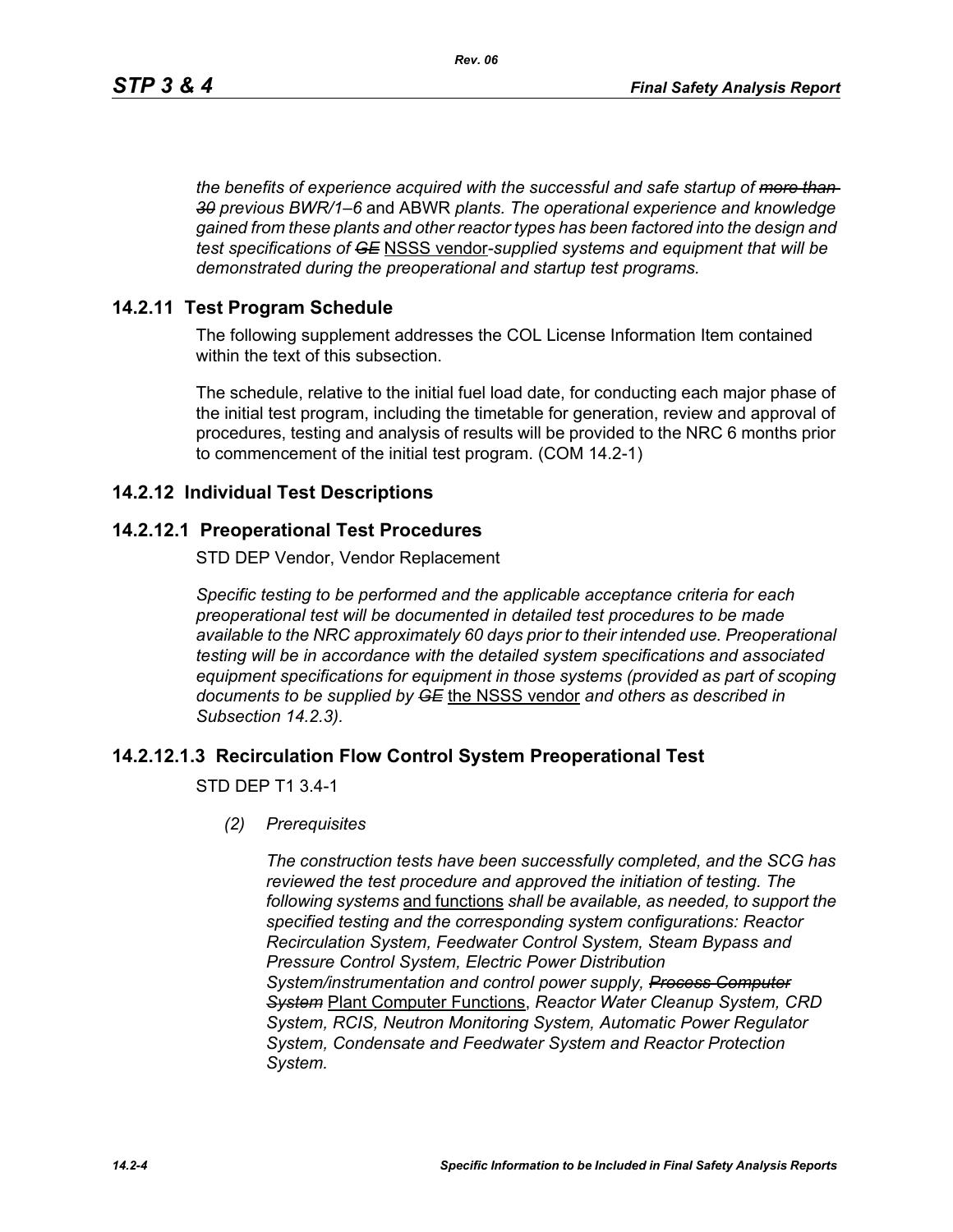# **14.2.12.1.4 Feedwater Control System Preoperational Test**

*(2) Prerequisites*

*Appropriate instrumentation and control power supply, Turbine Control System, Reactor Recirculation Flow Control System, Condensate and Feedwater System, Process Computer System* Plant Computer Functions*, Reactor Water Cleanup System, RCIC System,* and *Nuclear Boiler System and Multiplexing System shall be available and operational to support the performance of this test.*

# **14.2.12.1.8 Residual Heat Removal System Preoperational Test**

STD DEP T1 2.4-4

*(2) Prerequisites*

*Reactor Building Cooling Water System, Instrument Air System, Fuel Pool Cooling and Cleanup System, Leak Detection System, RCIC System, Suppression Pool Water System, Nuclear Boiler System, Process Computer System, Electric Power Distribution System, Process Computer System* Plant Computer Functions *and other required interfacing systems shall be available, as needed, to support the specified testing and the appropriate system configurations. Additionally, RHR pump suctionline shall be installed with a 50% plugged temporary strainer throughout the test.*

# **14.2.12.1.9 Reactor Core Isolation Cooling System Preoperational Test**

STD DEP T1 2.4-3

*(3) General Test Methods and Acceptance Criteria*

*The RCIC turbine shall be tested in accordance with the manufacturer's recommendations. Usually this involves the turbine first being tested while disconnected from and then while coupled to the pump.* 

- *(f) Satisfactory performance of the RCIC System during the following modes of operation. This test shall be performed using temporary steam supply, equipment, piping and instrumentation as necessary for the test:*
	- *(iv) Turbine quick start in response to the simulated automatic initiation signal with suction from the condensate storage pool and discharge via test return line to the condensate storage* suppression *pool. This test shall demonstrate proper system flow rate and time to rated flow and no malfunction in the system.*
- *(k) Proper operation of the barometric condenser condensate pump and vacuum pump.*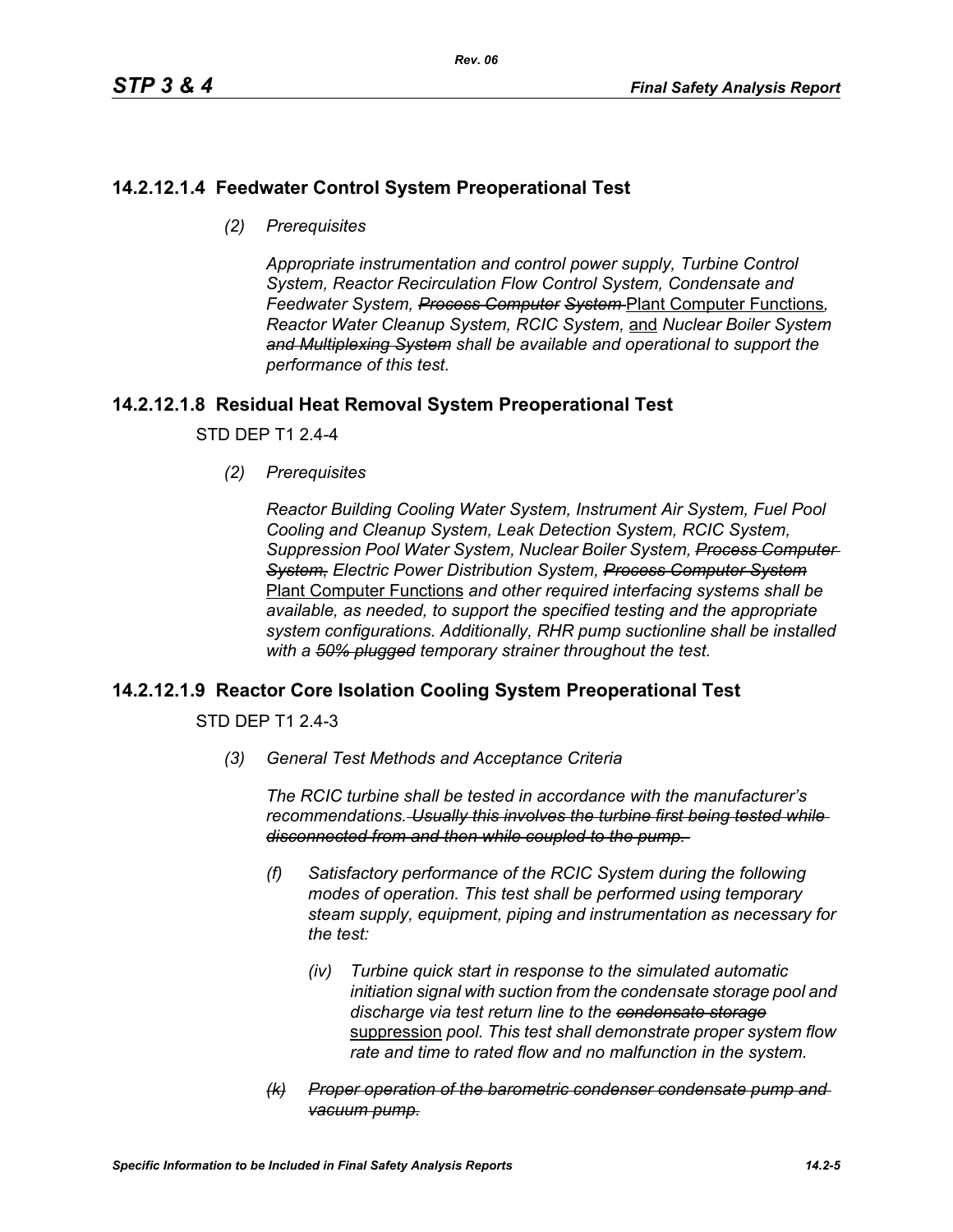# **14.2.12.1.10 High Pressure Core Flooder System Preoperational Test**

STD DEP T1 2.4-4

*(2) Prerequisites*

*The construction tests have been successfully completed, and the SCG has reviewed the test procedure and approved the initiation of testing. A temporary strainer shall be installed with 50% plugged in the pump suction throughout this test.*

# **14.2.12.1.11 Safety System Logic and Control Preoperational Test**

#### STD DEP T1 3.4-1

*(2) Prerequisites*

*The process computer* Plant Computer Functions *shall be available for displaying and logging, as required, the SSLC supplied parameters and fault identification and bypass status signals. Additionally, a dedicated diagnostic instrument surveillance test controller (STC)* equipment *shall be available and used as an aid in performing SSLC functional logic testing, including trip, initiation, and interlock logic.*

*(3) General Test Methods and Acceptance Criteria*

*The SSLC integrates the automatic decision making and trip logic functions associated with the safety action of several of the plants' safety-related systems. Such systems include the RPS, HPCF, RHR, RCIC, LDIS, and ADS. The SSLC is not so much a system itself, but is instead an assembly of the above mentioned safety-related systems signal processors designed and grouped for optimum reliability, availability and operability. The SSLC, therefore, shall be adequately tested during the preoperational phase testing of the associated systems, including the integrated LOPP/LOCA test. Provided the construction testing and the associated system preoperational testing has been successfully completed, as it related to proper operation of the SSLC, no specific additional testing should be necessary.*

*Operability of the SSLC functional logic from sensor input to driven equipment actuation shall be demonstrated during a series of overlap testing. This test shall demonstrate that the SSLC operates correctly as specified in Subsection 7.1.2.1.6 and applicable SSLC design and testing specification through the following testing:*

- *(a) Reactor Protection System (RPS)/MSIV Tests*
	- *(i) Setpoint validation (RMU to DTM), using input simulation and automatic self-test feature*
	- *(ii) Trip logic test of TLU* TLF*, using input simulation and automatic self-test feature*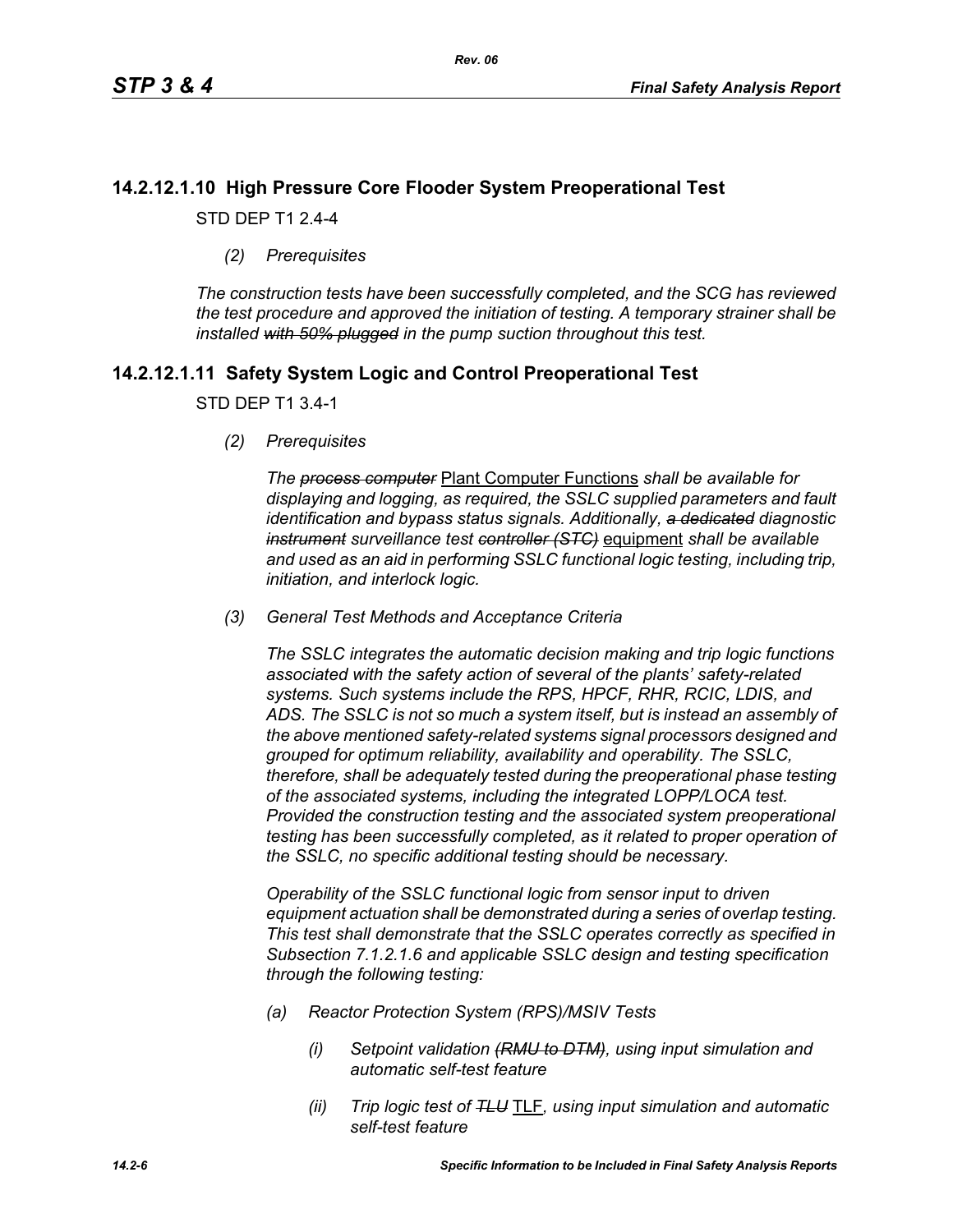- *(iii) Divisional RPS trip test, by manually actuating divisional trip test switch*
- *(iv) Manual Scram Test (RPS), by actuating manual scram switches*
- *(v) MSIV test close, by manually operating test close switches*
- *(vi) Divisional MSIV isolation test, by manually actuating divisional isolation test switches*
- *(b) Engineered Safety Features (ESF) Actuation System Tests*

*Rev. 06*

- *(i) Setpoint validation, using input simulation and automatic self-test feature*
- *(ii) Trip logic test of SLU* SLF*, using input simulation and automatic self-test feature*
- *(iii) Equipment operation, using input simulation or manual*
- *(c) Acceptability of the SSLC bypass functions, including division-ofsensor bypass and division-out-of-service bypass as specified by the appropriate SSLC system design specifications*
- *(d) Capability of the automatic self-test feature in verifying proper operation of the functional logic of each SSLC logic processor*
- *(e) Proper operation of fail-safe (de-energize-to-operate) design feature of SSLC upon loss of AC or DC power as described by the appropriate design specification*
- *(f) Correct functioning of the digital trip module (DTM)* function (DTF)*, trip logic unit (TLU)* function (TLF) *or safety system logic unit (SLU)* function (SLF) *in SSLC signal processing as described by the appropriate design-specification.*
- *(g) Proper annunciator action for trip of any channel, including annunciation display and reset functions.*

# **14.2.12.1.12** *Multiplexing System* **Data Communication Function Preoperational Test**

#### STD DEP T1 3.4-1

*(1) Purpose*

*To verify proper functioning of the plant multiplexing system* data communications*, including both essential and nonessential (EMS and NEMS) subsystems* functions*.*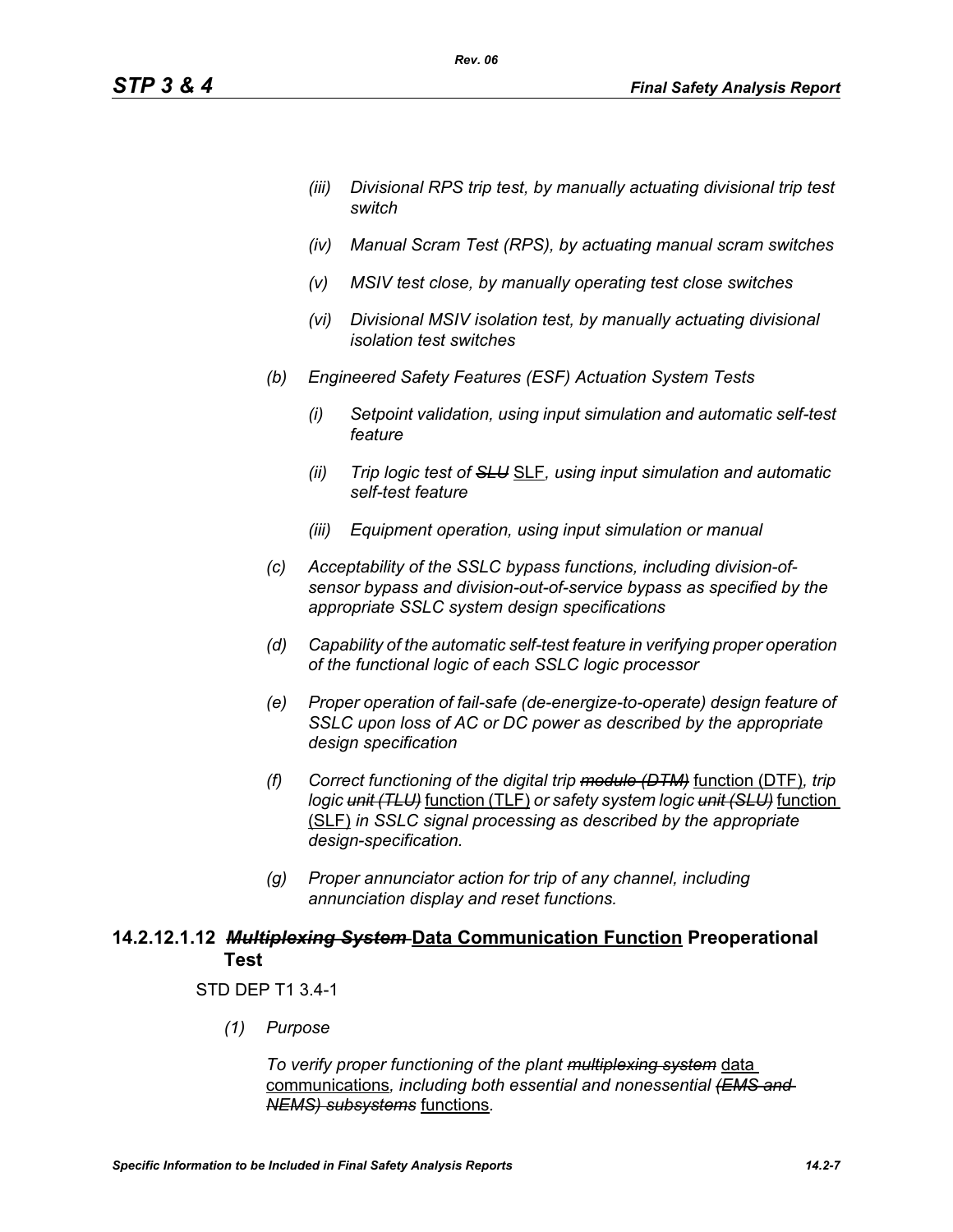### *(2) Prerequisites*

*The construction test have been successfully completed, and the SCG has reviewed the test procedure and approved the initiation of testing. The power supply, logic units (SSLC), and other component*s *(MCU, RMU, CMU) associated with the essential and non-essential multiplexing systems* data communications function *shall be operable. The interfacing systems' actuators, alarms, and displays which receive the processed control signals from the essential and non-essential multiplexing systems shall be operational. The data acquisition and communication software required to support the essential and non-essential multiplexing system* data communication *functions shall be available.*

#### *(3) General Test Method and Acceptance Criteria*

*Since this system* function provides the *is the primary communication interface between the various plant systems, it shall be adequately tested during the preoperational phase testing performed on those interconnected systems. The integrated hardware/software testing shall check the system functional performance and interface requirements as specified in the nonessential multiplexing system (NEMS) and essential multiplexing system (EMS) design specifications. The verification and validation (V&V) tests are performed to check the input signal coming from appropriately assigned input point and the output signal to the appropriately assigned signal points. This testing shall also check* test *the function of the redundant multiplexing system and the fail-safe function of both systems.* redundant data communication functions and their fail-safe function. *The capability of both warm and cold starts upon power interruption and automatic self-test function of the systems shall also be demonstrated to meet the design requirements. Additionally, after the above verification, the validated essential multiplexing system shall be checked for final validation during integrated EMS/SSLC testing as part of the SSLC preoperational test (Subsection 14.2.12.1.11). Testing shall include confirmation of every multiplexed sensor signal for accuracy, and functional requirements of control, interlock or display as specified in the documents of the system*s *integrated within the SSLC* or PICS*.*

# **14.2.12.1.13 Leak Detection and Isolation System Preoperational Test**

STD DEP T1 2.14-1

- *(2) Prerequisites*
	- *(k) Other auxiliary systems (e.g., PRM, RD, RCW, HNCW, HVAC, ACS, FCS, SPCU, etc.) associated with the LDS functions*

# **14.2.12.1.14 Reactor Protection System Preoperational Test**

STD DEP T1 3.4-1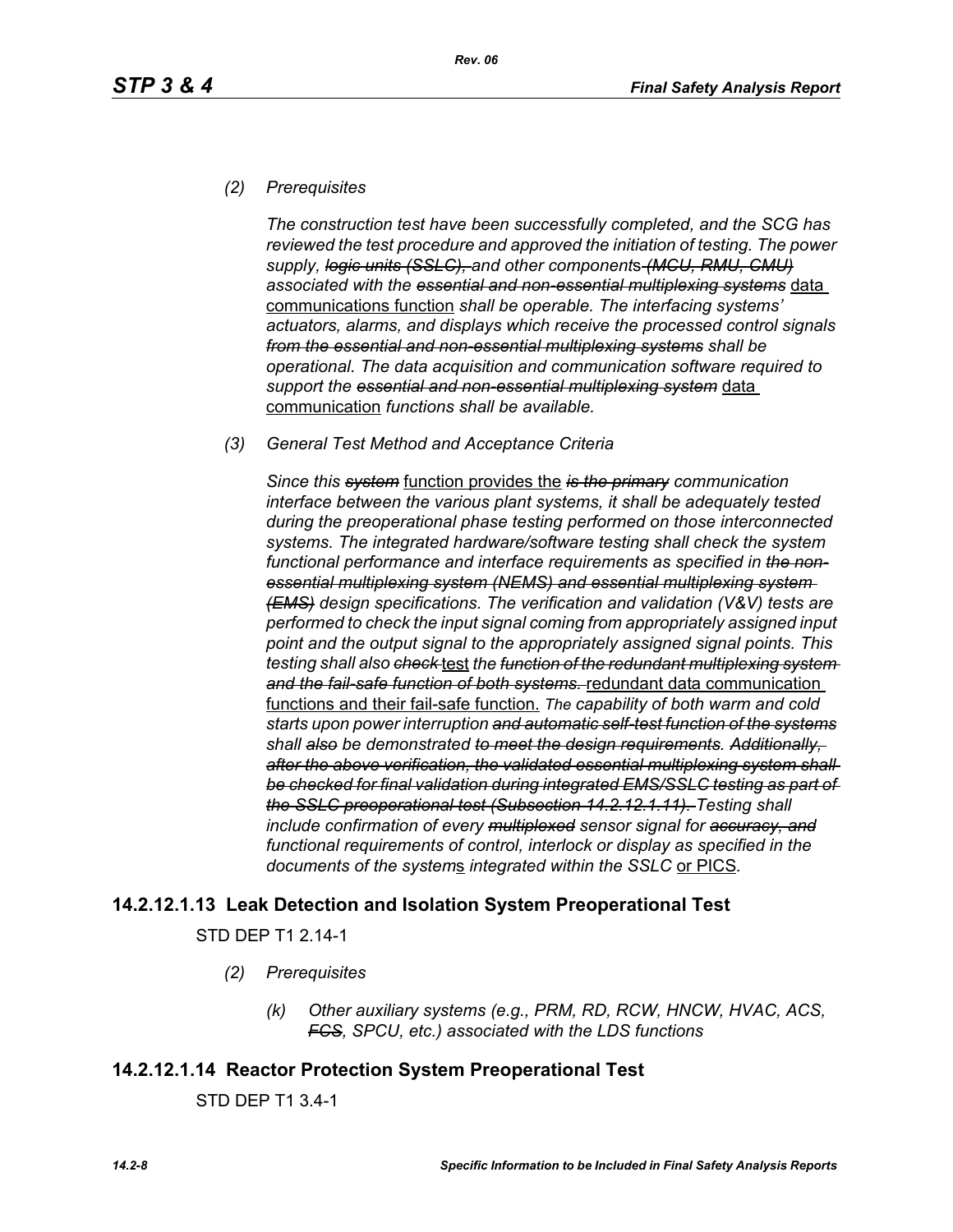*(2) Prerequisites*

*Additionally, appropriate simulated RPS multiplexed input signals shall be provided for each of the four RPS divisions.*

### **14.2.12.1.16** *Process Computer* **Plant Computer Functions Preoperational Test**

STD DEP T1 3.4-1

*(1) Purpose*

*To verify the proper operation of the Process Computer System (PCS)* Plant Computer Functions (PCFs)*, including the Performance Monitoring and Control System (PMCS) and the Power Generation Control System (PGCS) and their related functions.*

*(3) General Test Methods and Acceptance Criteria*

*Proper performance of system hardware and software will be verified by a series of individual and integral tests. These tests shall demonstrate that the PCS* PCFs*, including PMCS and PGCS, operates properly as specified in Subsection 7.7.1.5 and applicable PCS*PCF *design specifications through the following testing:*

*(d) Proper data transmission and interface with other plant equipment such as the multiplexing system, neutron monitoring system, ATLM, site host computer and emergency operation facility.*

#### **14.2.12.1.17 Automatic Power Regulator Preoperational Test**

#### STD DEP T1 3.4-1

*(2) Prerequisites*

*The Process Computer System*Plant Computer Functions (PCFs)*, RCIS, RFC System, Turbine Control System, SB&PC System, and other required system interfaces shall be available to support the specified system testing.*

# **14.2.12.1.18 Remote Shutdown System Preoperational Test**

STD DEP T1 2.14-1

STD DEP 8.3-1

*(2) Prerequisites*

*The construction tests have been successfully completed, and the SCG has reviewed the test procedure and approved the initiation of testing. Communication shall be established between the RSS panel, main control room, and each system associated with the RSS. Additionally, the 480 VAC and 6.9* 4.16 *kVAC electrical power system shall be in operation and*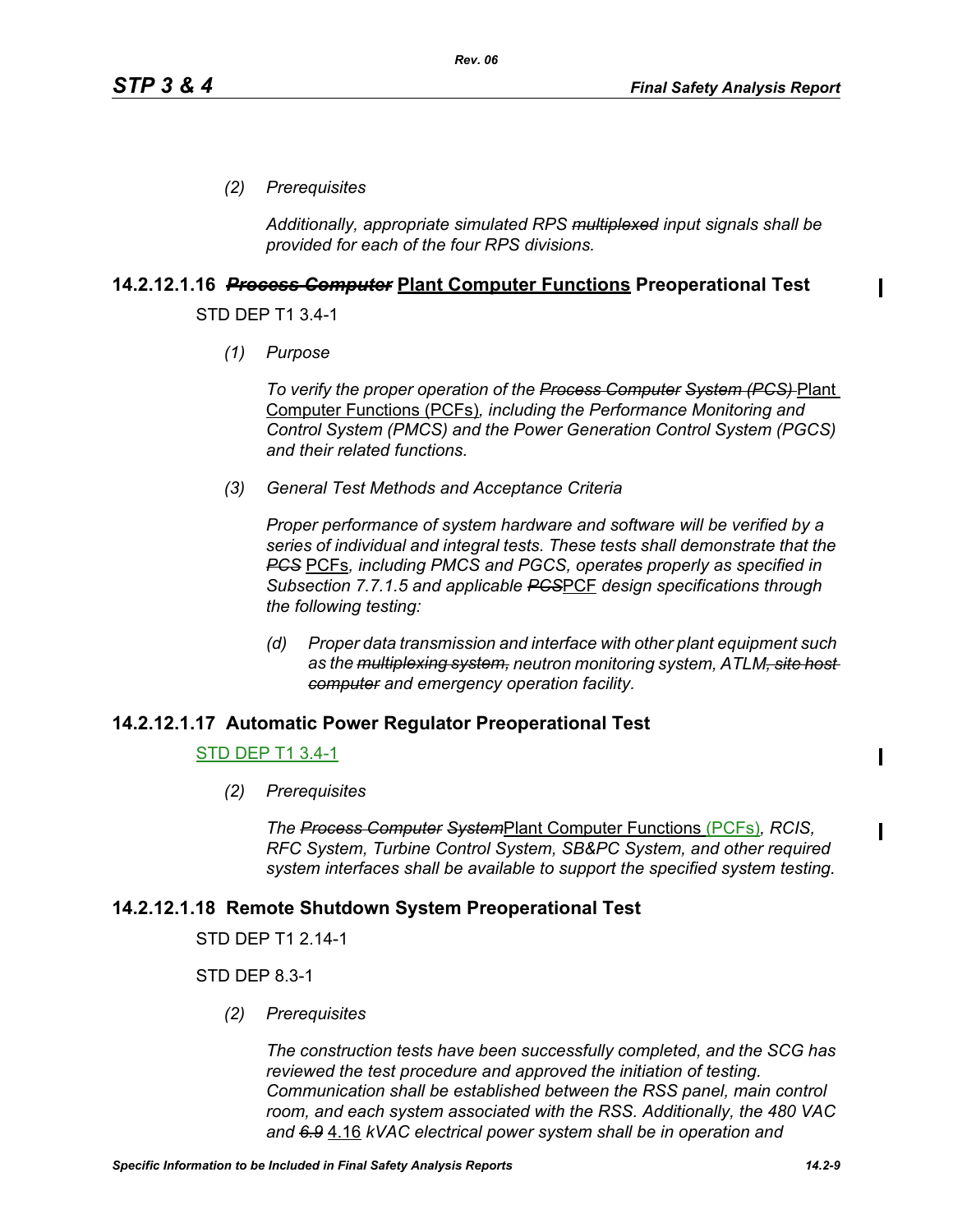*available and 125 VAC/125 VDC control power shall be supplied to the remote shutdown panel. The applicable portions of the RHR, HPCF, RCW, RSW, NBS, ACS, FCS and MUWC shall be available, as needed, to support the specified testing.*

### **14.2.12.1.45.4 Electrical Power Distribution System Preoperational Test**

STD DEP 8.3-1

STD DEP Admin

*(2)* Prerequisites

*The construction tests for the individual component associated with the EPDS have been successfully completed, and the* Startup Coordination Group *(SCG) has reviewed the test procedure and approved the initiation of testing. All the necessary permanently installed and test instrumentation shall have been properly calibrated and operational. Appropriate electrical power sources shall be available for remote control, parameter information and annunciators associated with the electrical power distribution system. Adequate ventilation to both switchgear and battery rooms shall be available and operational. The portion of Fire Protection System covering the EPDS areas shall be available for use. Additionally, the plant EPDS (27 kV, 6.9 kV,* 13.8 kV, 4.16kV, *480V, and 120 VAC, and 125 VDC power) shall be installed prior to this test.*

### **14.2.12.1.50 Fuel-Handling and Reactor Component Servicing Equipment Preoperational Test**

STD DEP 9.1-1

*(3) General Test Methods and Acceptance Criteria*

*Fuel-handling and reactor component servicing equipment testing described herein includes that of the reactor building crane, refueling* machine *bridge, auxiliary platform, and the associated hoists and grapples, as well as other lifting and rigging devices.* 

*Performance shall be observed and recorded during a series of individual component and integrated system tests. These tests shall demonstrate that the system operates properly as described in Subsection 9.1.4 during following testing:*

*(d) Proper assembly and operation of reactor vessel servicing equipment, including reactor vessel servicing tools, main steamline plugs, shroud head stud wrench, head holding pedestal, RPV head tensioning and*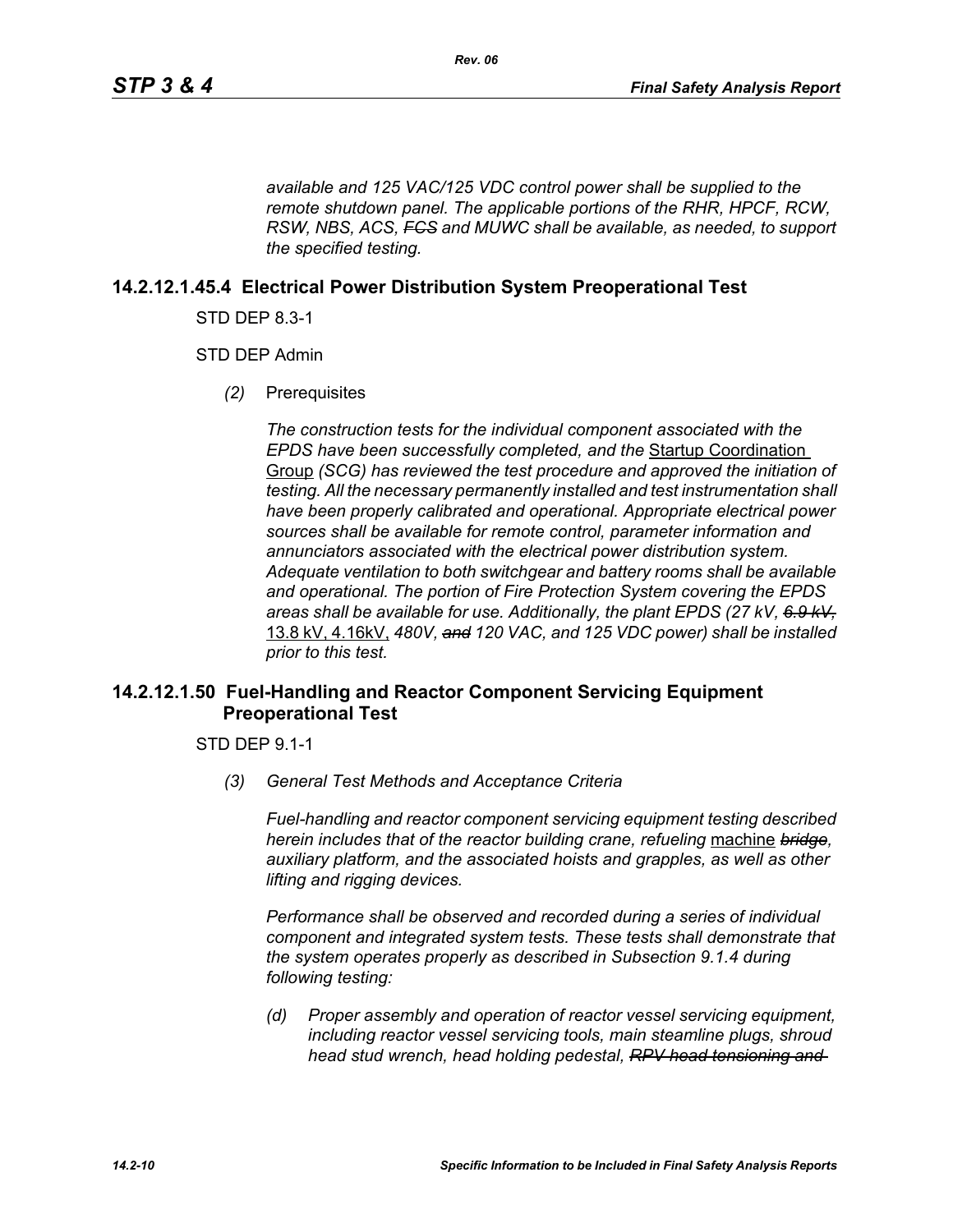*detensioning, dryer/separator strongback, and* RPV *head strongback carousel* and stud tensioning system*.*

*Rev. 06*

- *(f) Dynamic and static load testing of all cranes, hoists, and associated lifting and rigging equipment, including static load testing at 125% of*  rated load and full operational testing at 100% of rated load. Heavy load strongbacks will be tested to ANSI 14.6 requirements.
- *(h) Proper installation and operation of fuel servicing equipment, such as fuel preparation machine, new fuel inspection stand, channel bolt wrenches and handling tools,* and *general-purpose grapples and fuel pool vacuum sipper.*
- *(i) Correct installation and operation of under-reactor vessel servicing equipment, including FMCRD servicing tools and handling equipment, incore flange seal test plug* sealing equipment*, and RIP handling equipment.*

# **14.2.12.1.51 Expansion, Vibration and Dynamic Effects Preoperational Test**

STD DEP T1 2.14-1

- *(2) Prerequisite*
	- *(b) The BOP scope of piping systems are as follows:*

#### *(xiii) FCS hydrogen recombiner piping* Not Used

# **14.2.12.1.52 Reactor Vessel Flow-Induced Vibration Preoperational Test**

The following supplement augments that provided by this subsection.

STP 3 is designated as the prototype ABWR plant in accordance with the guidance in Regulatory Guide 1.20, Revision 3. STP 4 is considered a Category I, non-prototype plant.

For STP 3, the report provided in Reference 3.9-13 summarizes the analytical portion of the program in terms of maximum vibrational response levels of overall structures and components and the measurement and inspection plans.

For STP 4, Reference 3.9-14 summarizes the analytical models and validation and predictive analysis results for the reactor internals, and includes the inspection plan.

# **14.2.12.1.55 Reactor Water Chemistry Control Systems Preoperational Test**

STD DEP T1 2.14-1

*(2) Prerequisites*

*The construction tests have been successfully completed, and the SCG has reviewed the test procedure(s) and approved the initiation of testing. The*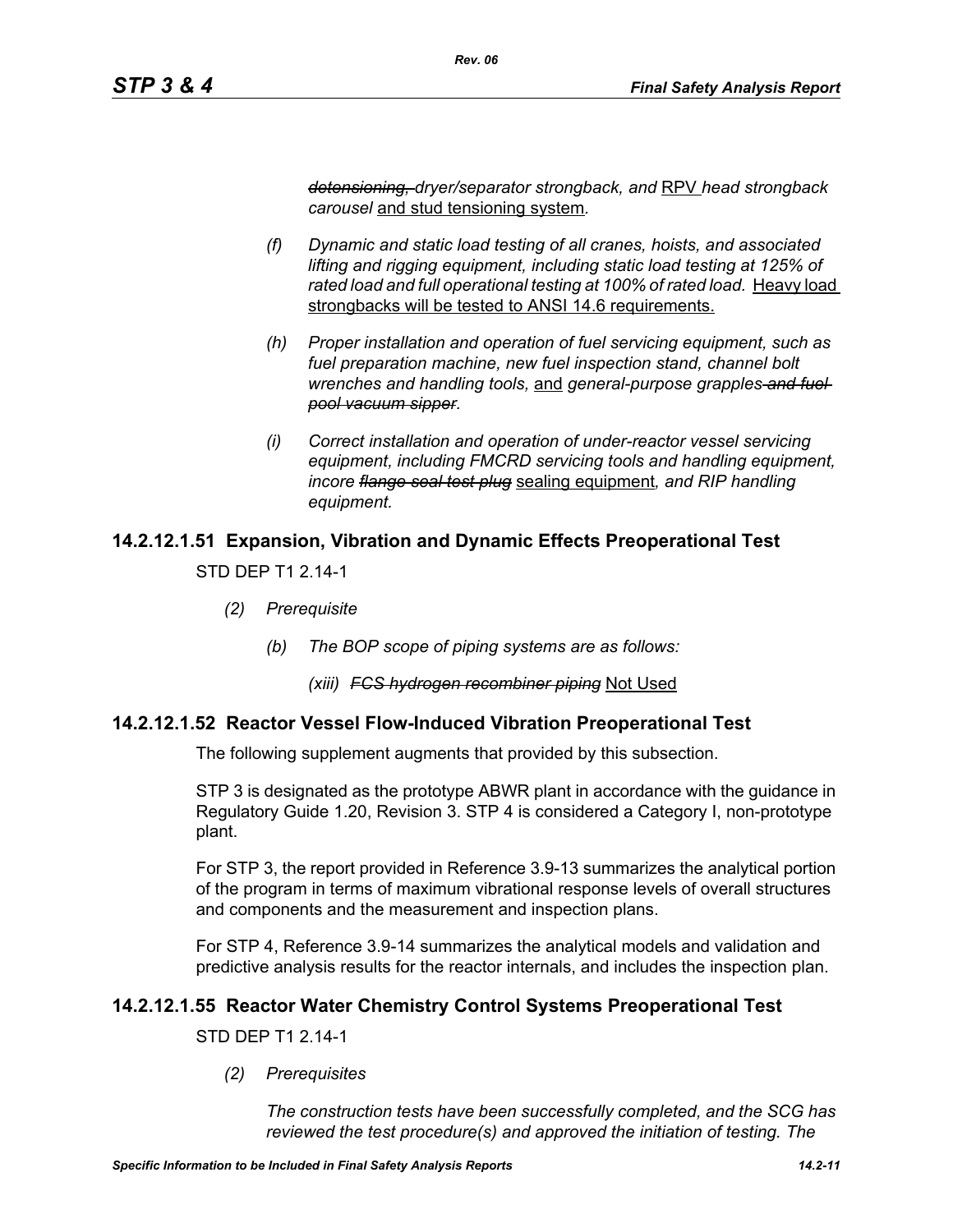*FCS, Offgas System, appropriate electrical power, and other required interfacing systems shall be available, as needed, to support the specified testing.*

The following supplement augments that provided by this subsection.

Testing for systems that will not be placed in service during the initial operating cycle may be deferred.

### **14.2.12.1.64 Main Turbine Control System Preoperational Test**

#### STP DEP 10.2-1

*(1) Purpose*

*To verify proper operation of the TCS, which operates the turbine stop valves, control valves, combined intermediate valves (CIV)* intercept valves (IVs), and intermediate stop valves (ISVs) *through their associated actuators and hydraulic control.*

- *(3) General Test Methods and Acceptance Criteria*
	- *(a) Proper functioning of instrumentation and system controls, including operating and trip devices for main stop and control valves and combined intermediate valves (CIV)*, intercept valves (IVs), and intermediate stop valves (ISVs)
	- *(c) Correct operation of main stop and control valves and combined intermediate valves*, IVs, and ISVs *in response to simulated signals related to turbine speed, load, and reactor pressure as specified in Subsection 10.2.2*
	- *(e) Proper operation of main stop and control valves and CIVs*, IVs, and ISVs *upon loss of control system electrical power or hydraulic system pressure*
	- *(f) Capability of manual operation of main stop and control valves and CIVs*, IVs, and ISVs, *including verification of position indications and stroke rate adjustments*

#### **14.2.12.1.70 Main Turbine and Auxiliaries Preoperational Test**

STP DEP 10.2-1

#### STP DEP 10.2-3

STD DEP Admin

*(2) Prerequisites*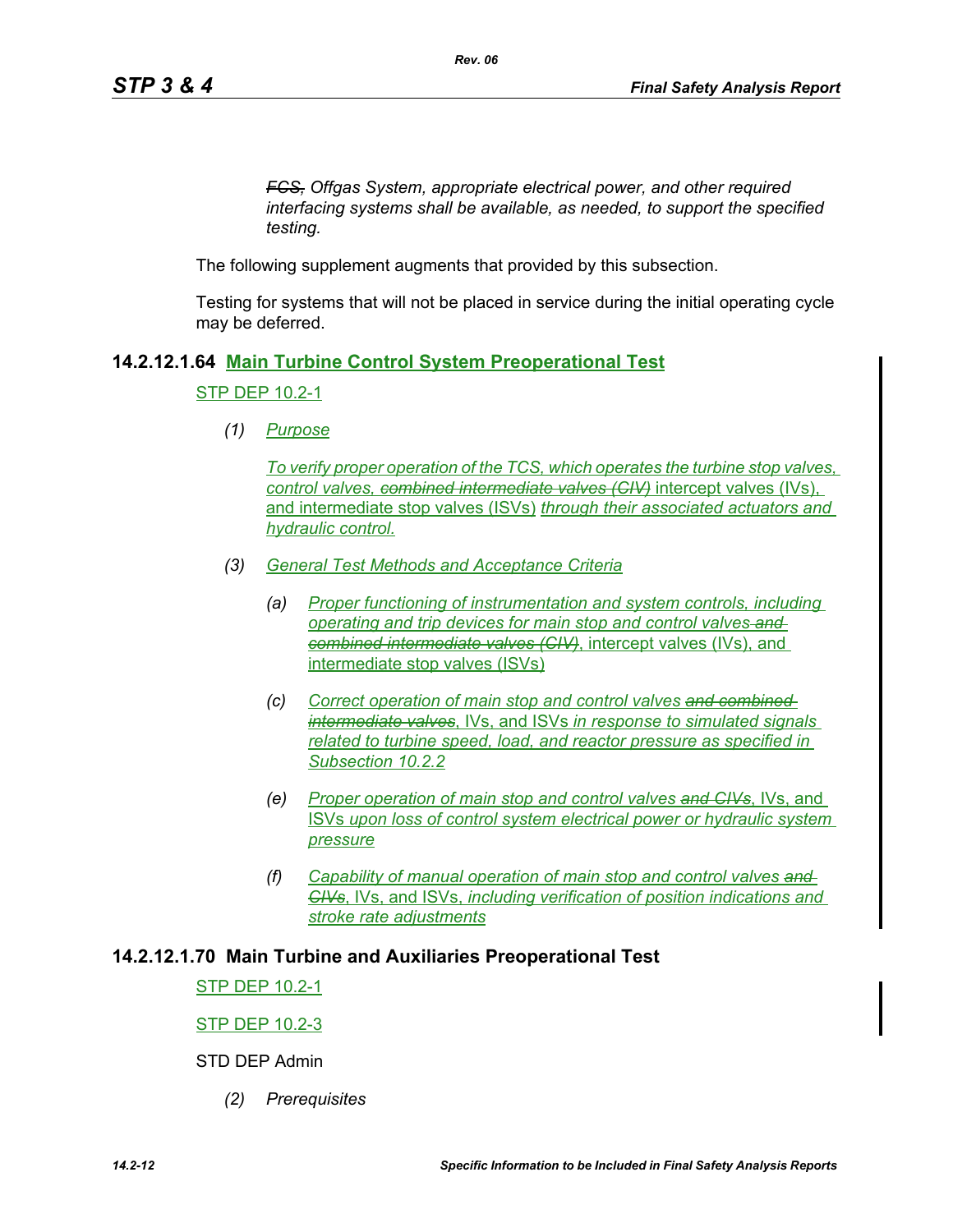*To the extent practicable, a temporary steam supply shall be available to apply to the main turbine and reactor feed pump seals.*

*(3) General Test Methods and Acceptance Criteria*

*Rev. 06*

- *(g) Proper performance capability of the Emergency Trip System (ETS) in shutting down the turbine and closing the main stop and control valves and CIVs, IVs, and ISVs. This test shall also verify the instrumentation associated with the ETS for correct functions and setpoints.*
- *(h) Proper operation of the turbine overspeed protection system to provide mechanical overspeed trip and electrical backup overspeed trip* primary overspeed trip and emergency overspeed trip functions *as specified by Subsection 10.2.2.4 and the manufacturer's technical instruction manual. This test can be performed in the startup test stage in conjunction with the major transient testing.*

#### **14.2.12.1.72** *Flammability Control System Preoperational Test* **Not Used**

STD DEP T1 2.14-1

*(1) Purpose*

*To verify the ability of the Flammability Control System (FCS) to recombine hydrogen and oxygen and therefore maintain the specified inert atmosphere in the primary containment during long term post accident conditions.*

*(2) Prerequisites*

*The construction tests, including the pressure proof test, have been successfully completed, and the SCG has reviewed the test procedure and approved the initiation of testing. All system instrumentation shall be in accordance with the FCS instrument data sheets and calibrated per instrument supplier's instructions. All services, including water, electricity and communications, shall be available and performing at their rated design levels (flow, voltage, pressure, etc.). The wetwell and drywell airspace regions of the primary containment shall be intact, and all other required interfaces shall be available, as needed, to support the specified testing.*

*(3) General Test Methods and Acceptance Criteria*

*Performance shall be observed and recorded during a series of individual omponent and integrated system tests. This test shall demonstrate that the*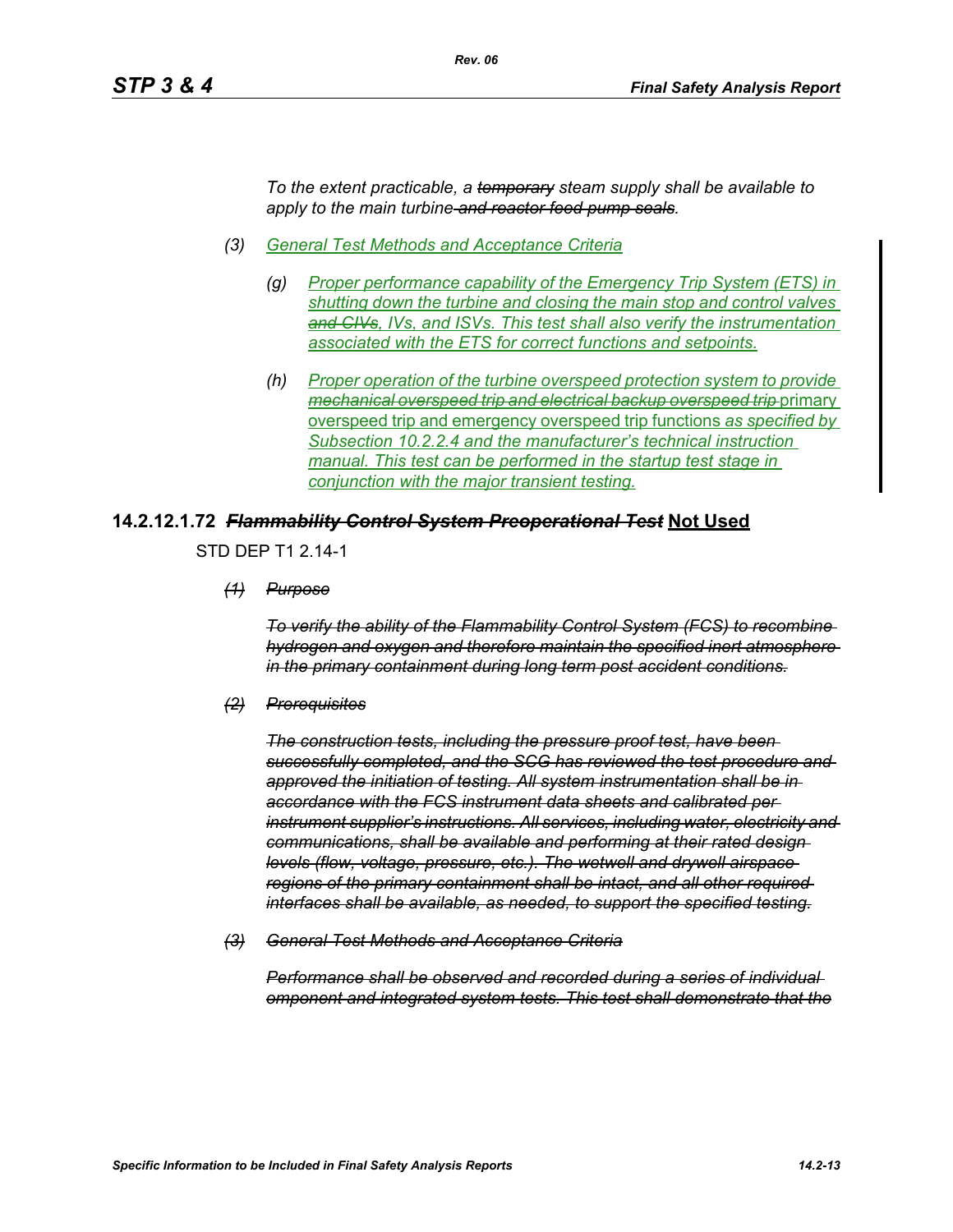*FCS operates properly as specified in Subsection 6.2.5 and applicable FCS design specifications through the following testing:*

- *(a) Proper operation of instrumentation and system controls in all combinations of logic*
- *(b) Verification of various component alarms including alarm actuation and reset, alarm set value, alarm indication and operating logic*
- *(c) Proper operation of all motor-operated and air-operated valves, including stroking using valve opening/closing switches at the control room, verification of indicator lamp, timing and isolation function, if applicable*
- *(d) Proper system operating conditions (i.e., the system shall be operated normally without any abnormalities, vibration, or leakage in components, valves, and piping within the FCS) for the following test cases while the FCS is in accident operating mode and regular testing mode of operation as defined in the design specification:*
	- *(i) Triple heater test for inside heater box temperature during steadystate operation*
	- *(ii) Blower running test for blower flow rate, flow control valve position and each line's gas flow rate*
	- *(iii) Reaction chamber heatup test for blower flow rate, flow control valve position, each line's gas flow rate and the time for heating up the reactor chamber*
- *(e) Proper operation of interlocks including operation of all components subject to interlocking, interlocking set value and operating logic*
- *(f) Proper operation of permissive, prohibit, and bypass functions*
- *(g) Proper system operation while powered from primary and alternate sources, including transfers, and in degraded modes for which the system is expected to remain operational*

#### **14.2.12.1.75 Liquid and Solid Radwaste Systems Preoperational Tests**

STD DFP 11 2-1

STD DEP 11.4-1

STD DEP Admin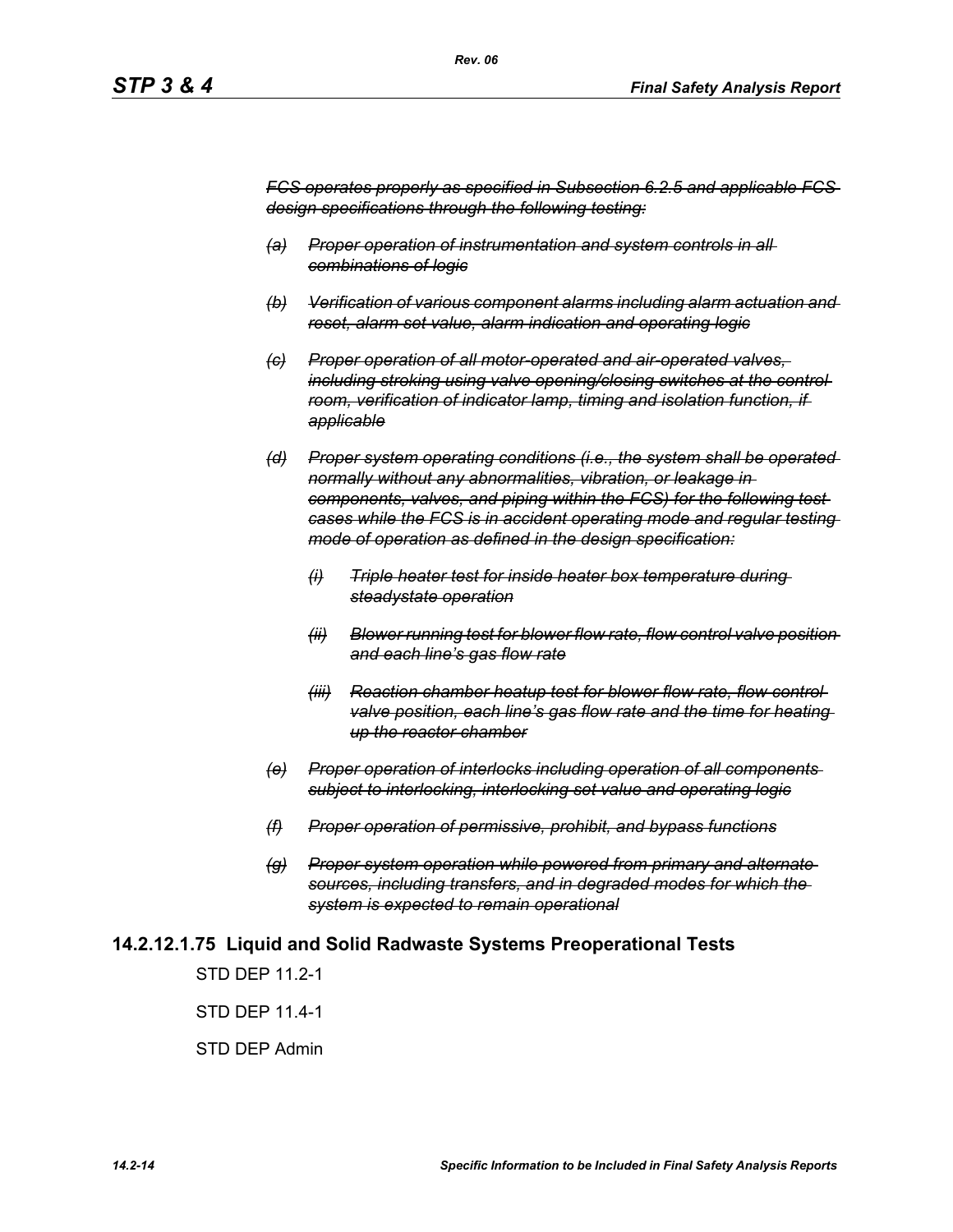- *(3) General Test Methods and Acceptance Criteria*
	- *(b) Proper operation of equipment protective features and automatic isolation functions, including those for ventilation systems and liquid effluent pathways* (as applicable)*.*
	- *(g) Acceptable functions of the thin film dryer, pelletizer, pellet filling machine, mixing tank, drum conveyor and incinerator during integrated solid radwaste system operation in solidifying, packaging, compacting, and incinerating processes, as specified by Subsection 11.4.*
	- *(h) Proper operation of filter and demineralizer regeneration cycles of the liquid radwaste system and their associated support facilities.*
	- *(j) Capability of the solid radwaste system to receive, process and transfer waste between designated locations using simulated waste variation in accordance with the Process Control Program (PCP).*
	- *(k) Proper operation of the automatic isolation function of radwaste system containment isolation valves upon receipt of a simulated containment isolation initiation signal.*

### **14.2.12.1.77 Ultimate Heat Sink Preoperational Test**

The conceptual design information in this subsection of the reference ABWR DCD is replaced with the following site-specific supplemental information.

*(2) Prerequisites*

*The construction tests have been successfully completed, and the SCG has reviewed the test procedure and approved the initiation of testing. All instrumentation and devices associated with the UHS has been properly calibrated. The HVAC System within spray pond* the RSW *pump* house *structure is operational and available. The Reactor Service Water System is operational and available for all anticipated modes of RSW System operation. Sufficient quantity of water are* is *available in the spray pond* UHS basin *for use. All of the required interfacing systems shall be available, as needed, to support the specified testing.*

- *(3) General Test Methods and Acceptance Criteria*
	- *(b) Proper operating conditions and performance capability of the UHS*  cooling tower *spray networks during all anticipated modes of the RSW System operations as specified in Subsection 9.2.5.4.1.*
	- *(d) Proper operation of the makeup water valve to maintain proper water level in the UHS spray pond* basin *through makeup line and maintain*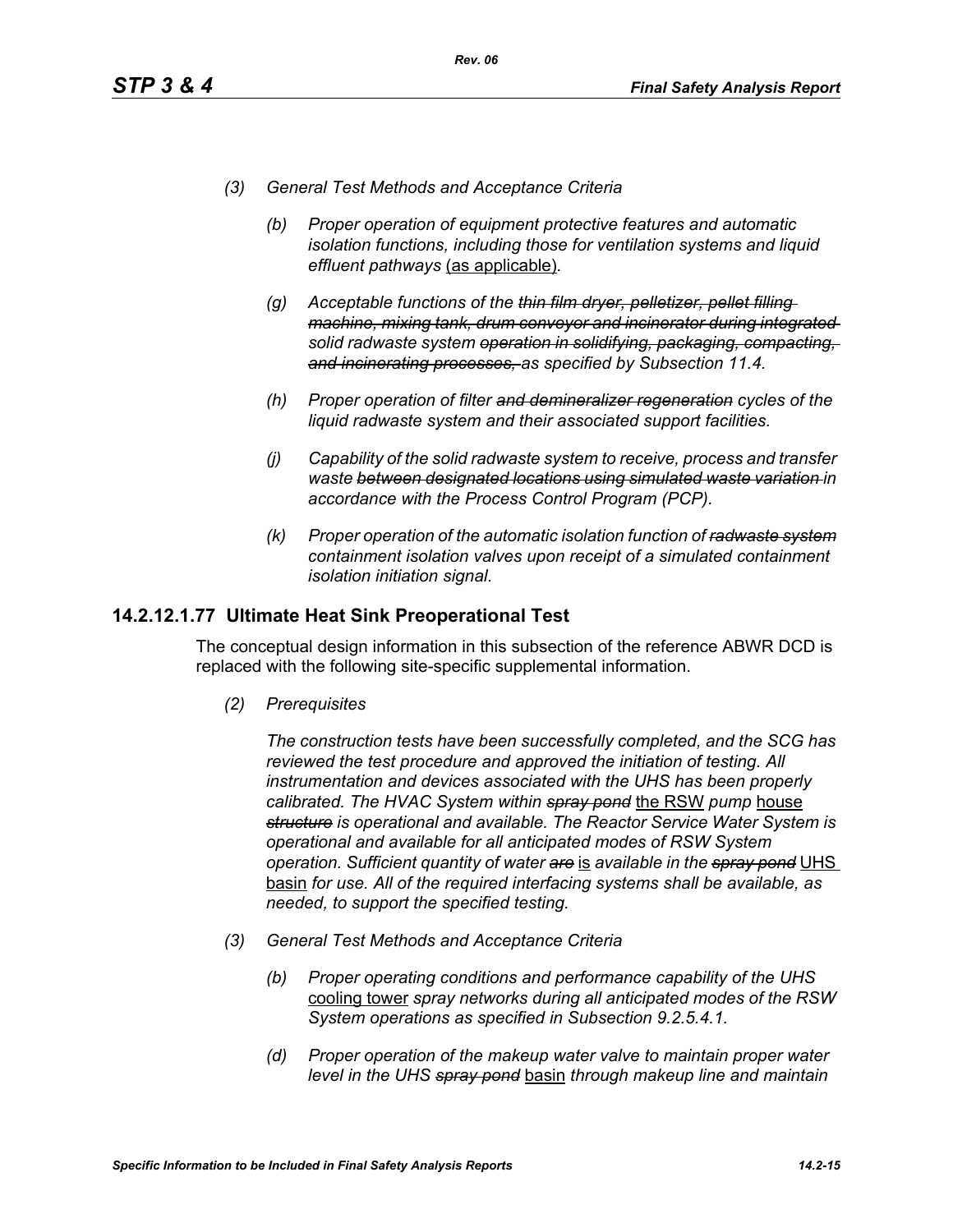*water quality in conjunction with the blowdown operation as specified in Subsection 9.2.5.3.4.*

*(e) Proper operation of blowdown from the UHS spray pond* basin *to remove excess water and maintain water quality control through the blowdown line as specified in Subsection 9.2.5.3.4.* 

*Rev. 06*

# **14.2.12.2.5 Control Rod Drive System Performance**

STD DEP 4.6-1

*(2) Prerequisites*

*The preoperational tests have been completed and plant management has reviewed the test procedures and approved the initiation of testing. For each scheduled testing iteration, the plant shall be in the appropriate operational configuration with the specified prerequisite testing complete. The applicable instrumentation shall be checked or calibrated, as appropriate. Additionally,*  a special test fixture contains a small pump associated hydraulic controls and *shall be available for performing drive line friction testing.*

#### STD DEP 14.2-1

*(3) Description*

*In addition, the drive-line friction will be measured in terms of the pressure under hollow piston for each CRD at cold conditions (if not previously done during preoperational test phase) and again verified on four selected CRDs at rated temperature and pressure conditions during initial heatup of the startup test program.*

#### **14.2.12.2.6 Neutron Monitoring System Performance**

STD DEP Vendor, Vendor Replacement

*(4) Criteria*

#### *Level 2*

*Each LRPM reading shall agree with its calibrated value within the accuracy specified by the GE Startup Test Specifications.*

*The total ATIP uncertainty (including random noise and geometry uncertainty components) shall be less than the limits specified by the GE Startup Test Specifications.*

#### **14.2.12.2.7** *Process Computer* **Plant Computer Functions Operation**

STD DEP T1 3.4-1

STD DEP Vendor, Vendor Replacement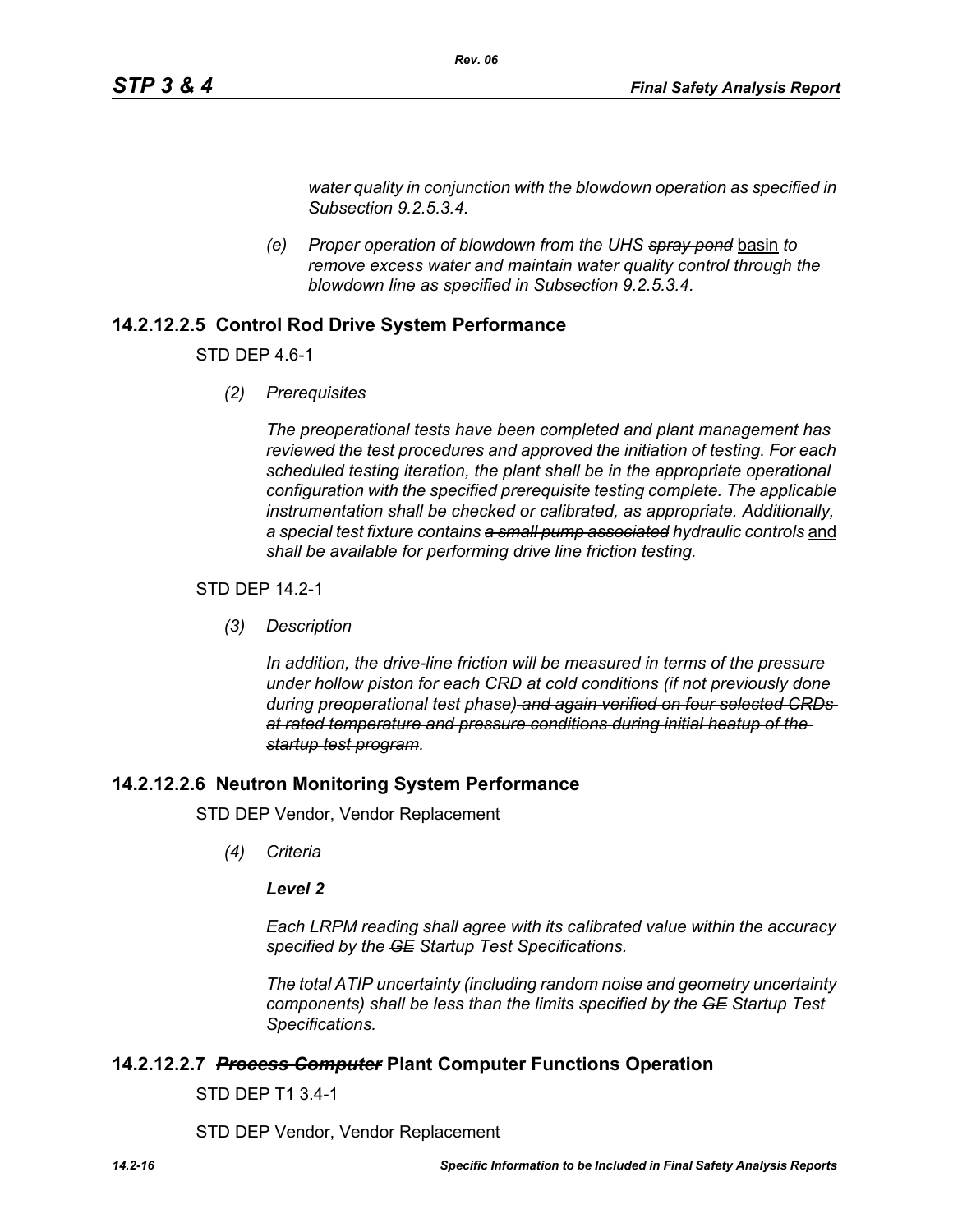*(1) Purpose*

*To verify the ability of the Process Computer System (PCS)* Plant Computer Functions (PCFs) *to collect, process, and display plant data, execute plant performance calculations, and interface with various plant control systems during actual plant operating conditions.*

*(3) Description*

*During plant heatup and the ascension to rated power, the various process variables that are monitored by the PCS*PCFs *and required by the reactor core performance and plant performance calculations begin to enter their respective ranges for normal plant operation. During this time, it will be verified that the PCS*PCFs *correctly receives, validates, processes, and displays the applicable plant information. Recording and playback features will also be tested. Data manipulation and plant performance calculations using actual plant inputs will be verified for accuracy, using independent calculations for comparison. Also, the ability of the PCS*PCFs *to interface correctly with other plant control systems during operation will be demonstrated.*

*(4) Criteria*

#### *Level 2*

*The reactor core performance calculation programs that calculate the core performance parameters (MCPR, MAPLHGR, and MLHGR) and LPRM gain adjustment factors shall produce results that agree with an independent method of calculation within the accuracy specified by the GE Startup Test Specifications.*

# **14.2.12.2.8 Core Performance**

STD DEP Vendor, Vendor Replacement

*(4) Criteria*

#### *Level 1*

*For any non-GE fuel only, the Maximum Linear Heat Generation Rate (MLHGR) shall not exceed the limits specified by the plant Technical Specifications.*

# **14.2.12.2.9 Nuclear Boiler Process Monitoring**

- *(4) Criteria*
	- *Level 2*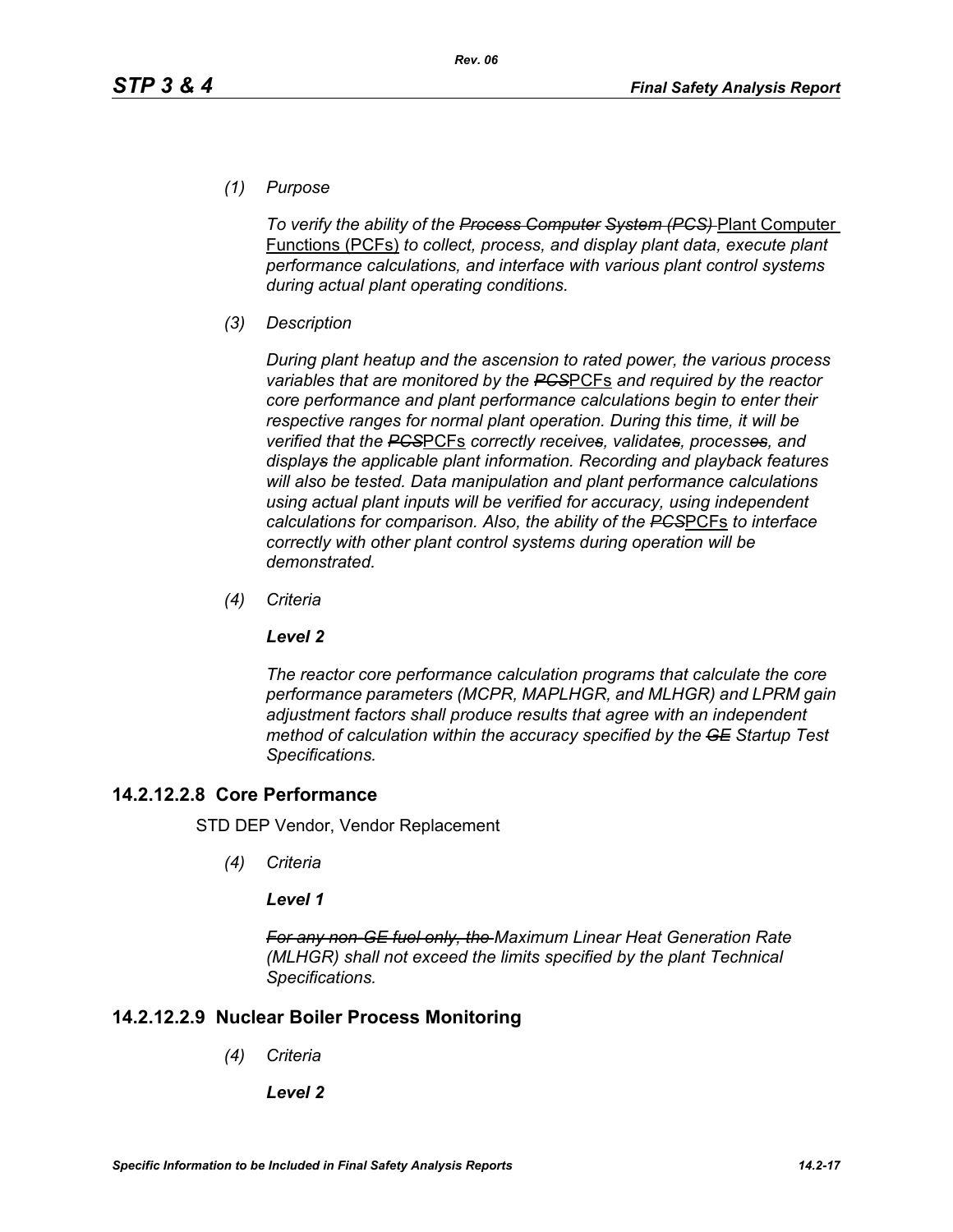*The difference between the actual reference leg temperature and the value(s) assumed during initial calibration shall be less than that amount which will result in a scale end point error as specified in the GE Startup Test Specifications (i.e., 1% of the instrument span for each range).* 

*With all recirculation pumps in operation at rated core flow and power conditions, the bottom head temperature as measured by the bottom drain line thermocouple shall agree with the saturated water temperature corresponding to steam dome pressure within the accuracy specified by the GE Startup Test Specifications.*

# **14.2.12.2.12 Reactor Internals Vibration**

The following supplement augments that provided by this subsection.

STP 3 is designated as the prototype ABWR plant in accordance with the guidance in Regulatory Guide 1.20, Revision 3. STP 4 is a Category I, non-prototype plant.

For STP 3, Reference 3.9-13 summarizes the analytical models, predictive analysis results, and the measurement and inspection plans.

For STP 4, Reference 3.9-14 summarizes the analytical models and predictive analysis results, and includes the inspection plan.

# **14.2.12.2.13 Recirculation Flow Control**

STD DEP Vendor, Vendor Replacement

*(4) Criteria*

#### *Level 2*

*For any of the above test maneuvering, no high flux scram shall result as stated in the applicable Recirculation Flow Control System Design Specification and the trip avoidance margins shall at least comply with the requirements as stated in the GE Startup Test Specifications (i.e., at least 7.5% for neutron flux and 5.0% for simulated heat flux).*

#### **14.2.12.2.15 Pressure Control**

*(4) Criteria*

#### *Level 2*

*For all pressure controller transients, no high flux or vessel pressure scram shall result and the trip avoidance margin shall at least meet the requirements as stated in the GE Startup Test Specifications (i.e., at least 7.5% for neutron flux, 5.0% for simulated heat flux and 68.6 kPaD for vessel pressure).*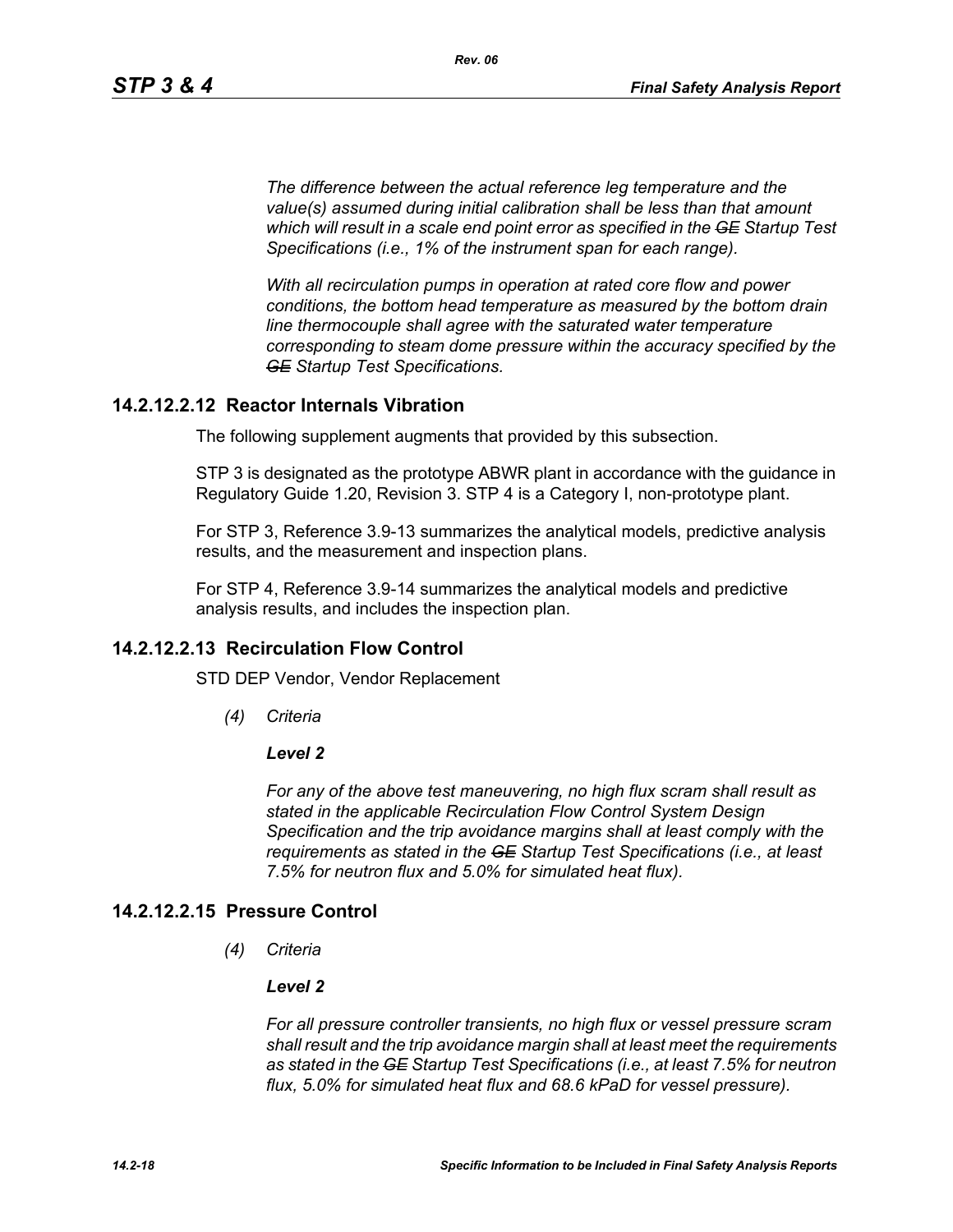# **14.2.12.2.16 Plant Automation and Control**

STD DEP T1 3.4-1

*(2) Prerequisites*

*Additionally, affected systems and equipment, including lower level control systems such as RCIS, recirc flow control, feedwater control and turbine control, as well as monitoring and predicting functions of the plant process computer and/or automation computer* PCFs*, shall have been adequately tested under actual operating conditions.*

# **14.2.12.2.17 Reactor Recirculation System Performance**

STD DEP Vendor, Vendor Replacement

*(4) Criteria*

#### *Level 2*

*At rated power and flow, the measured core pressure drop shall not exceed the predicted value by an amount as required by the GE Startup Test Specifications.*

# **14.2.12.2.22 RCIC System Performance**

STD DFP T1 2 4-3

STD DEP Vendor, Vendor Replacement

*(1) Description*

*The RCIC System will be tested in two ways, through a full flow test line leading to the suppression pool and by flow injection directly into the reactor vessel. The first set of tests will consist of manual and automatic mode starts and steady-state operation at 1.03 MPaG and near rated reactor pressure conditions, in the full flow test mode. During these tests, an attempt will be made to throttle pump discharge pressure in order to simulate reactor pressure and the expected pipeline pressure drop. This testing is done to demonstrate general system operability. After the operability demonstration, the RCIC turbine speed control loop will be adjusted at near rated reactor pressure conditions. Reactor vessel injection tests at near rated reactor pressure will follow to complete the controller adjustments, as necessary, and to demonstrate automatic starting from hot standby condition. Subsequently, a reactor vessel injection demonstration at 1.03 MPaG reactor pressure, including an automatic mode start and stability demonstration, shall be conducted to verify satisfactory system performance under the final set of optimized controller settings. Proper controller adjustment is verified by introducing small step disturbances in speed and flow demand and then demonstrating satisfactory system response at both low RCIC pump flow (but*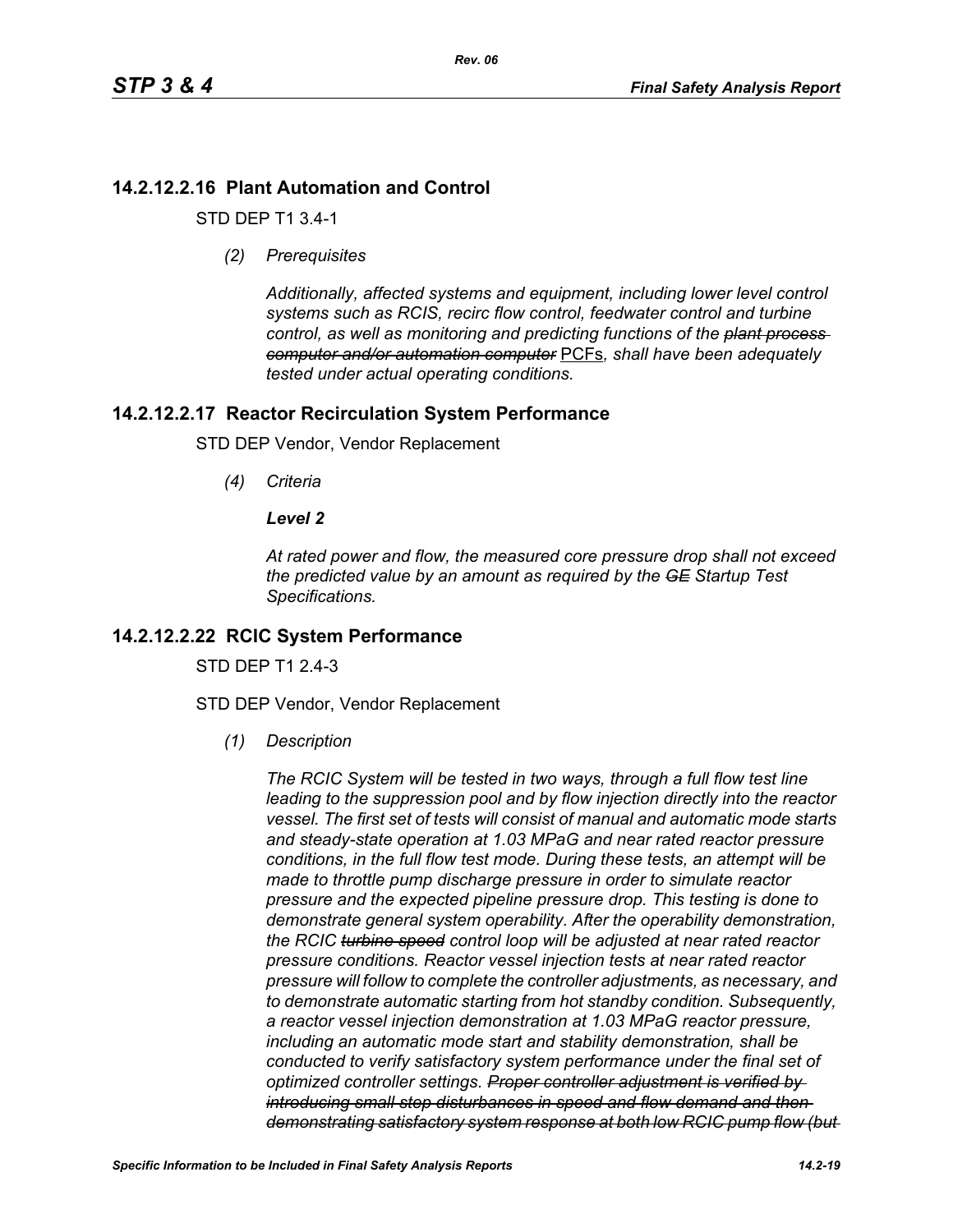*above minimum turbine speed) and near rated RCIC pump flow conditions, in order to span the RCIC operating range.*

*(2) Criteria*

*Level 2*

*The RCIC turbine speed and pump flow control loops shall be adjusted so that the RCIC System flow related variable responses to test inputs are at least quarter-damped (i.e., the decay ratio of the second-to-first overshoot of each variable is less than or equal to 0.25) as stated in the applicable RCIC System Design Specification.*

*The RCIC Turbine Gland Seal System shall be capable of preventing significant steam leakage to the atmosphere.*

*For automatic start tests, in order to provide margins to overspeed and isolation trip setting, the transient start first and subsequent turbine speed peaks shall not exceed the requirement specified by the GE Startup Test Specifications.*

*The RCIC Turbine Steam Supply line high flow isolation trip shall be calibrated to actuate at the value specified in the plant Technical Specifications.*

### **14.2.12.2.25 Turbine Valve Performance**

STD DEP Vendor, Vendor Replacement

*(4) Criteria*

#### *Level 2*

*During full closure testing of individual turbine control, stop, and bypass valves, the transient peak values of reactor vessel pressure, neutron flux, simulated fuel surface heat flux, and main steamline flow must have adequate scram avoidance margins as required by the GE Startup Test Specifications.*

### **14.2.12.2.26 MSIV Performance**

*(4) Criteria*

#### *Level 2*

*During full trip closure testing of individual MSIV, the transient peak values of reactor vessel pressure, neutron flux, simulated fuel surface heat flux, and main steamline flow must have adequate scram avoidance margins as required by the GE Startup Test Specifications.*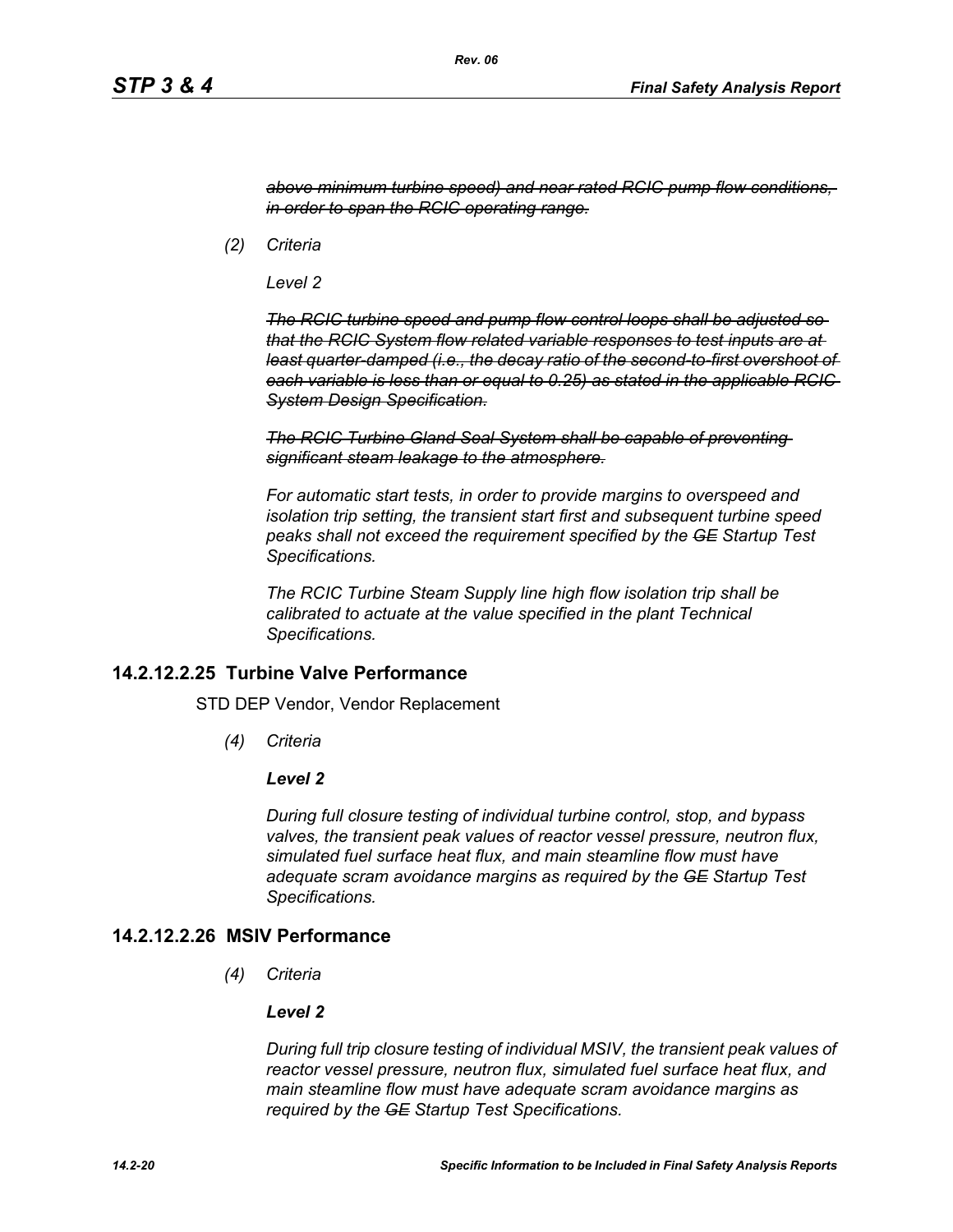# **14.2.12.2.27 SRV Performance**

*(4) Criteria*

#### *Level 2*

*The temperature measured by thermocouples on the discharge side of the safety/relief valves shall return to the temperature recorded before the valve was opened within 5.6°C range as specified in the GE Startup Test Specifications.*

*During the manual actuation of each SRV, the steam flow discharge through the valve (as measured by change in MWe, BPV position etc.) shall not differ from the average of all the valve responses by more than the limit as specified in the GE Startup Test Specifications.*

# **14.2.12.2.28 Loss of Feedwater Heating**

#### STD DEP Admin

*(4) Criteria*

#### *Level 1*

*The increase in simulated fuel surface heat flux shall not exceed the predicted Level 2 criterion value by more than 2%, as specified by the Transient Safety Analysis Design Report (TSADR)* Startup Test Analysis Report (STAR) *document*.

#### *Level 2*

*The increase in simulated fuel surface heat flux shall not exceed the predicted value referenced to the actual test values of feedwater temperature drop and power level. The predicted value is provided in the plant TSADR* STAR *and will be used as the basis to which the actual transient is compared.*

# **14.2.12.2.29 Feedwater Pump Trip**

STD DEP Vendor, Vendor Replacement

*(4) Criteria*

#### *Level 2*

*The reactor shall avoid low water level scram by the margin required by the GE Startup Test Specifications from an initial water level halfway between the high and low level alarm setpoints.*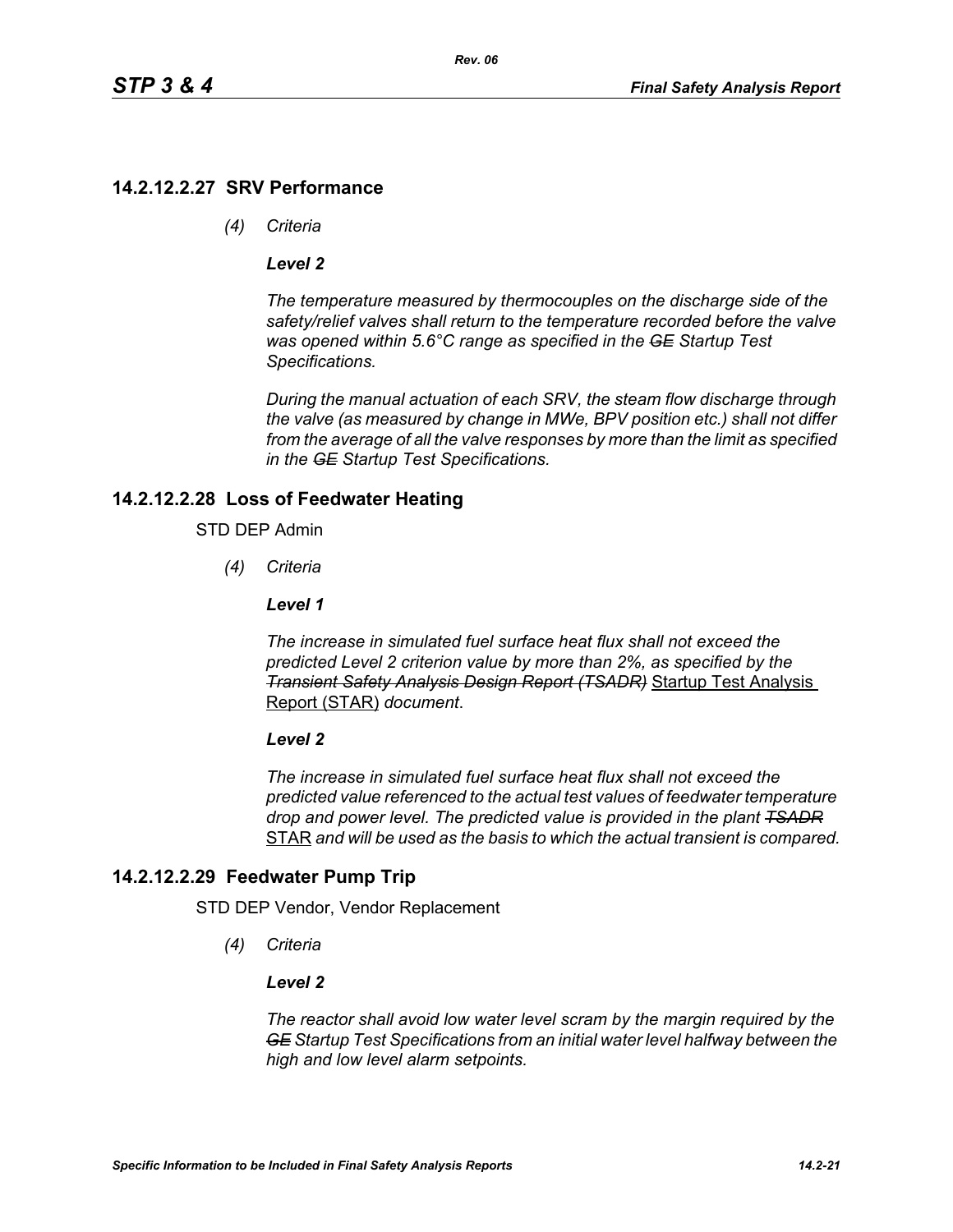# **14.2.12.2.30 Recirculation Pump Trip**

*(4) Criteria*

#### *Level 2*

*The reactor water level swell during RIP trip transients shall have a minimum scram avoidance margin as required by the GE Startup Test Specifications.*

*During RIP trip recovery, the scram avoidance margins for neutron flux and simulated fuel surface heat flux shall at least meet the requirements as specified by the GE Startup Test Specifications.*

### **14.2.12.2.33 Turbine Trip and Load Rejection**

#### STD DEP Admin

STD DEP Vendor, Vendor Replacement

*(4) Criteria*

#### *Level 1*

*For turbine trip or load rejection event at power levels greater than 50% of rated, bypass valve quick opening shall begin no later than the specified time delay following the start of stop/control valve closure, and bypass valves shall be opened to a point corresponding to greater than or equal to 80% of their capacity within the specified time interval from the beginning of stop/control valve closure. The time delay and time interval are specified in the GE Startup Transient Test Specifications.*

*Feedwater Control System settings must prevent flooding of the steamline following generator or turbine trip transients.*

*The core flow coastdown transient during the first three seconds after either turbine trip or load rejection at greater than 50% of rated power must be bounded by the limiting curves defined in the plant transient/stability performance requirements* Transient and Stability Basic Design Specification *document.*

*The positive change in vessel dome pressure occurring within 30 seconds after either turbine trip or load rejection at greater than 50% of rated power must not exceed the Level 2 criteria by more than 172.6 kPaD as specified by the Transient Safety Analysis Design Report (TSADR)* Startup Test Specification *document.*

*The positive change in simulated fuel surface heat flux shall not exceed the Level 2 criteria by more than 2% as specified by the applicable TSADR* Startup Test Specification *document.*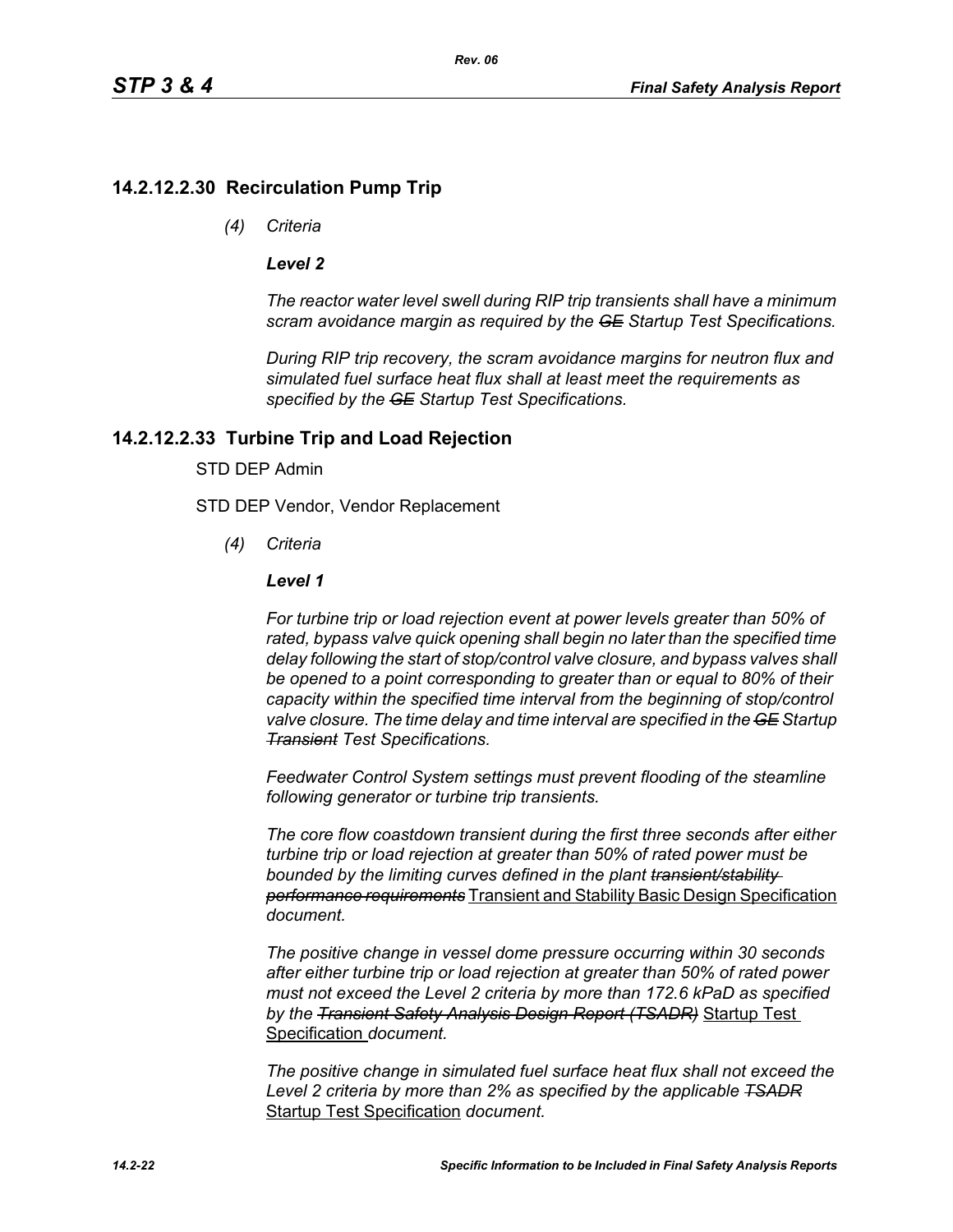#### *Level 2*

*If any SRVs open, the temperatures, measured by the thermocouples on the discharge side of the actuated SRVs must return to the temperature recorded before the valve was opened within 5.6°C range as specified by the GE Startup Test Specifications.*

*The positive change in vessel dome pressure and simulated fuel surface heat flux occurring within the first 30 seconds after the initiation of either turbine trip or load rejection must not exceed the predicted values referenced to actual test conditions of initial power level and vessel dome pressure and corrected for the measured control rod insertion speed and initiation time. The predicted values are provided in the applicable TSADR* STAR *document based on the beginning-of-cycle design basis analysis and shall be used as the basis to which the actual transient is compared.*

### **14.2.12.2.34 Reactor Full Isolation**

*(4) Criteria*

#### *Level 1*

*The positive change in vessel dome pressure occurring within the first 30 seconds after closure of all MSIVs must not exceed the Level 2 criteria by more than 172.6 kPaD as specified by the applicable TSADR* Startup Test Specification *document.*

*The positive change in simulated fuel surface heat flux shall not exceed the Level 2 criteria by more than 2%, as specified by the applicable TSADR* Startup Test Specification *document.*

#### *Level 2*

*If any SRVs open, the temperature measured by the thermocouples on the discharge side of the actuated SRVs must return to the temperature recorded before the valve was opened within 5.6°C range as specified by the GE Startup Test Specifications.*

*The HPCF and RCIC Systems shall be initiated automatically, if the lowwater-level (Level 1.5 and 2, respectively) is reached during the initial transient following isolation. The minimum capacity and maximum delay time (including instrumentation delay) between the time vessel water level drops below the setpoint and makeup water enters the vessel shall meet the safety analysis requirements specified in the applicable plant transient/stability performance requirements* Emergency Core Cooling System Design Requirements and Startup Test Specifications *document*s*.*

*The positive changes in vessel dome pressure and simulated fuel surface heat flux occurring within the first 30 seconds after the closure of all MSIVs*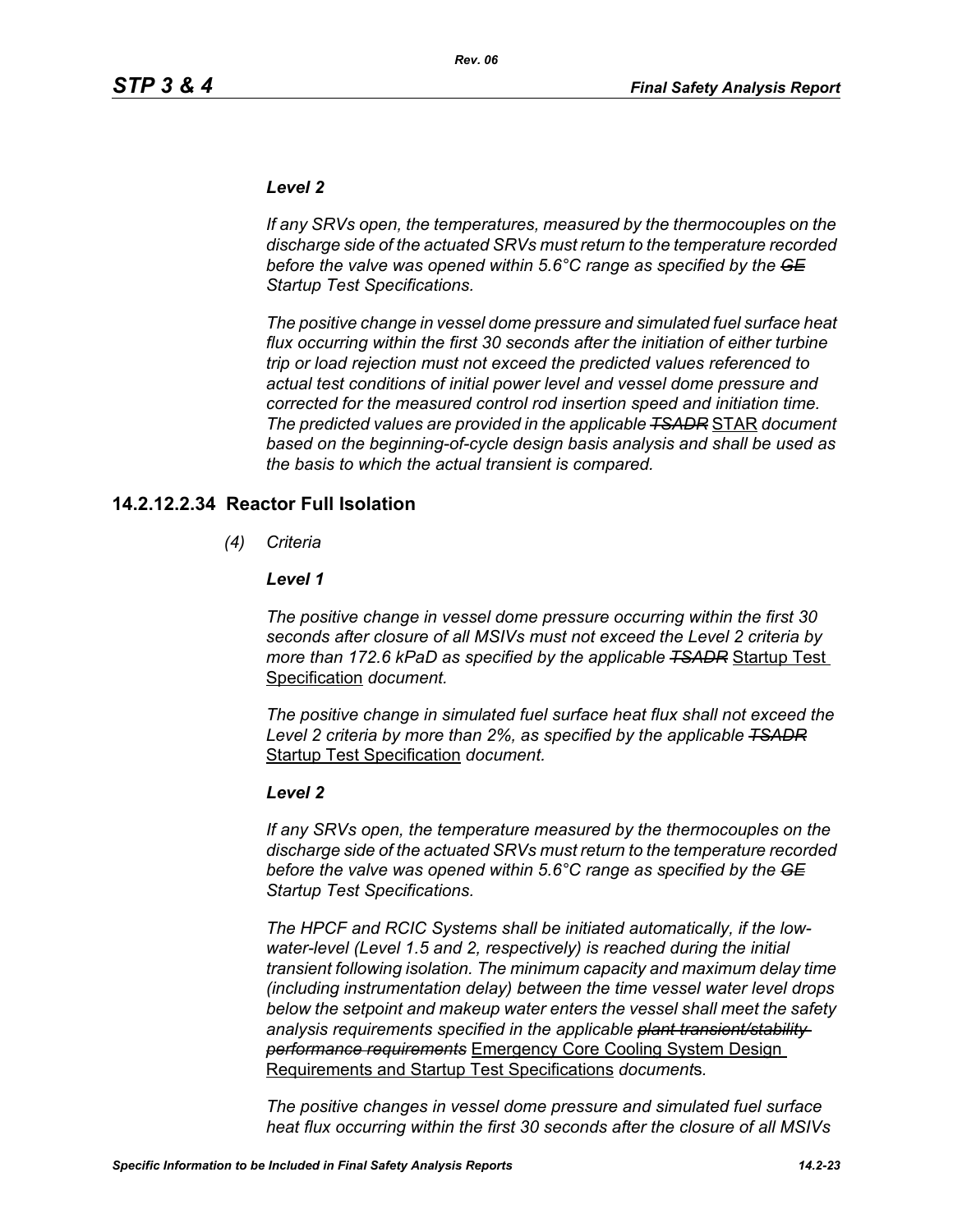*must not exceed the predicted values referenced to actual test conditions of initial power level and dome pressure and corrected for the measured control rod insertion speed and initiation time. The predicted values are provided in the applicable TSADR* STAR *document based on the beginning-of-cycle design basis and shall be used as the basis to which the actual transient is compared.*

### **14.2.13 COL License Information**

#### **14.2.13.1 Other Testing**

The following site-specific supplement addresses COL License Information Item 14.1.

FSAR Section 14.2S provides the additional testing requirements for the following systems.

- (1) Electrical switchyard and equipment
- (2) Personnel monitors and radiation survey instruments
- (3) Site security equipment

There is no automatic dispatcher control system for STP 3 & 4.

#### **14.2.13.2 Test Procedures/Startup Administrative Manual**

The following site-specific supplement addresses COL License Information Item 14.2.

The Startup Administrative Manual document delineates the processes that will be used to administer the Initial Test Program at STP 3 & 4. These processes include:

- Conduct of the test program (Subsection 14.2.4)
- **Review, evaluation, and approval of test results**
- Methods for controlling pre-fuel load checks, initial fuel loading, pre-critical testing and initial criticality
- Test program schedule
- **Determinations of operability and availability of interfacing support systems** requirements

 Startup Test Specification document provides guidance for sequencing testing during the Startup Test Phase. This scoping document contains the following elements for the Startup Test Phase of the Initial Test program:

■ Testing objectives and acceptance criteria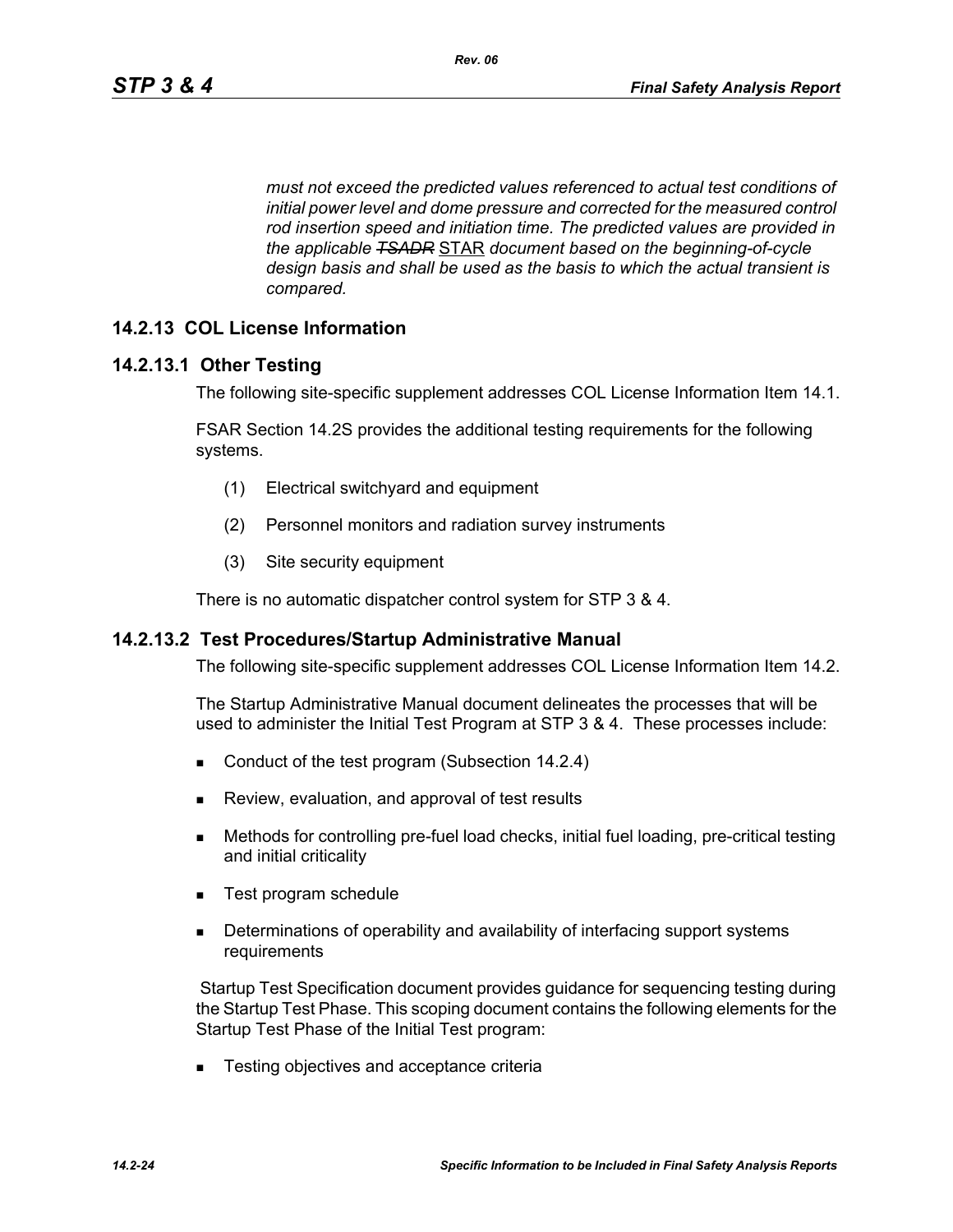- Plant operational conditions at which tests are to be conducted, testing methodologies to be utilized, specific data to be collected, and acceptable data reduction techniques.
- Reconciliation methods needed to account for test conditions, methods or results if testing is performed at conditions other than representative design operating conditions

Site-specific Preoperational and Startup Test Specifications, containing testing objectives and acceptance criteria, will be provided to the NRC at least 6 months prior to the start of the Initial Test Program. (COM 14.2-2) These scoping documents will delineate:

- Plant operational conditions at which tests are to be conducted, testing methodologies to be utilized, specific data to be collected, and acceptable data reduction techniques.
- Reconciliation methods needed to account for test conditions, methods or results if testing is performed at conditions other than representative design operating conditions.

Approved preoperational test procedures will be available for NRC review approximately 60 days prior to their intended use but no later than 60 days prior to fuel loading (Subsection 14.2.3). (COM 14.2-3)

Approved startup test procedures will be available for NRC review approximately 60 days prior to fuel loading (Subsection 14.2.3). (COM 14.2-4)